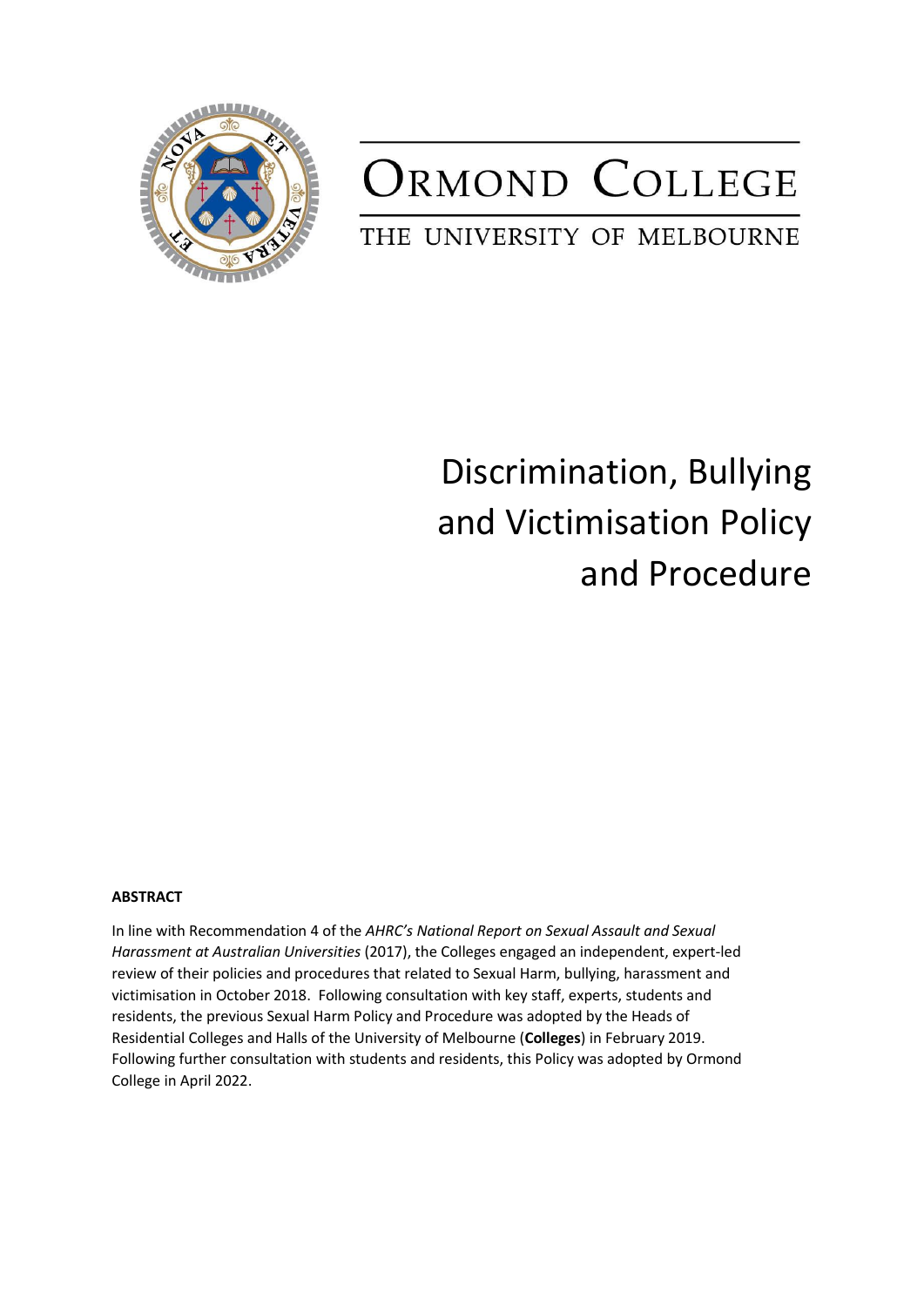## **TABLE OF CONTENTS**

| 1.  |  |  |  |
|-----|--|--|--|
| 2.  |  |  |  |
| 3.  |  |  |  |
| 4.  |  |  |  |
| 5.  |  |  |  |
| 6.  |  |  |  |
| 7.  |  |  |  |
| 8.  |  |  |  |
| 9.  |  |  |  |
| 10. |  |  |  |
| 11. |  |  |  |
| 12. |  |  |  |
| 13. |  |  |  |
| 14. |  |  |  |
| 15. |  |  |  |
|     |  |  |  |
|     |  |  |  |
|     |  |  |  |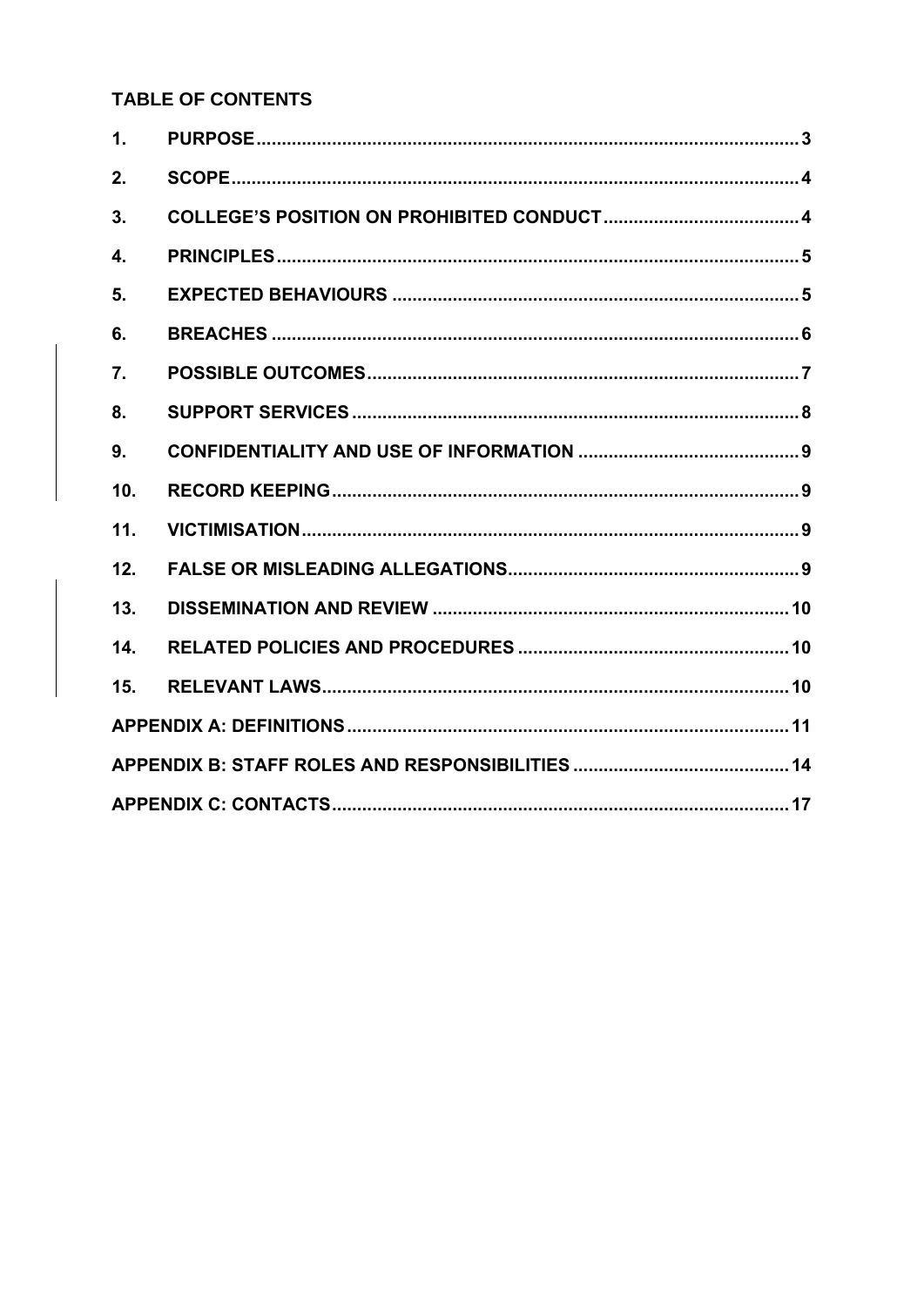## <span id="page-2-0"></span>**1. PURPOSE**

Ormond College is committed to providing an environment that is safe, supportive and free from Discrimination, Bullying, Victimisation and Vilification.

Discrimination, bullying, victimisation and vilification are unacceptable and strictly prohibited by Ormond College (**the College**).

The purpose of this Policy is to:

- set clear standards of behaviour for Students, Residents, Staff and Associates of the College in relation to Discrimination, Bullying, Victimisation and Vilification, and strengthen the College's safe and inclusive culture;
- outline the support available to people who experience Discrimination, Bullying, Victimisation and Vilification;
- make clear that Discrimination, Bullying, Victimisation and Vilification will not be tolerated, and have no place in the College community;
- encourage people to report Discrimination, Bullying, Victimisation and Viilification, and engage in safe bystander action;
- outline the College's commitment to preventing Discrimination, Bullying, Victimisation and Viilification; and
- describe how reports of Discrimination, Bullying, Victimisation and Vilification can be made, and how they will be managed.

## **Support**

If you or somebody you know are in danger or at risk of har,, please contact 000 immediately. Additional internal and external supports (including counselling or translating and interpreting support) are set out at section [8](#page-7-0) of this Policy.

## **Terminology**

The College acknowledges that people who experience Discrimination, Bullying, Victimisation and Vilification may refer to themselves as a victim, survivor, victimsurvivor or complainant. For simplicity, this Policy and the Discrimination, Bullying and Victmisation Procedure (**Procedure**) will refer to:

- people who make a disclosure or report of Discrimination, Bullying, Victimisation and Vilification as **'Reporters'** (who may or may not be the person who experienced the conduct);
- complaints, reports and disclosures of Discrimination, Bullying, Victimisation and Vilification as **'Reports'**;
- people who are alleged to have engaged in Discrimination, Bullying, Victimisation and Vilification as **'Respondents'**.
- Discrimination, Bullying, Victimisation and Vilification as **'Prohibited Conduct'**.

Definitions for these and other key terms are set out in **Appendix A** of the Policy**.** All defined terms in the Policy and Procedure use title case.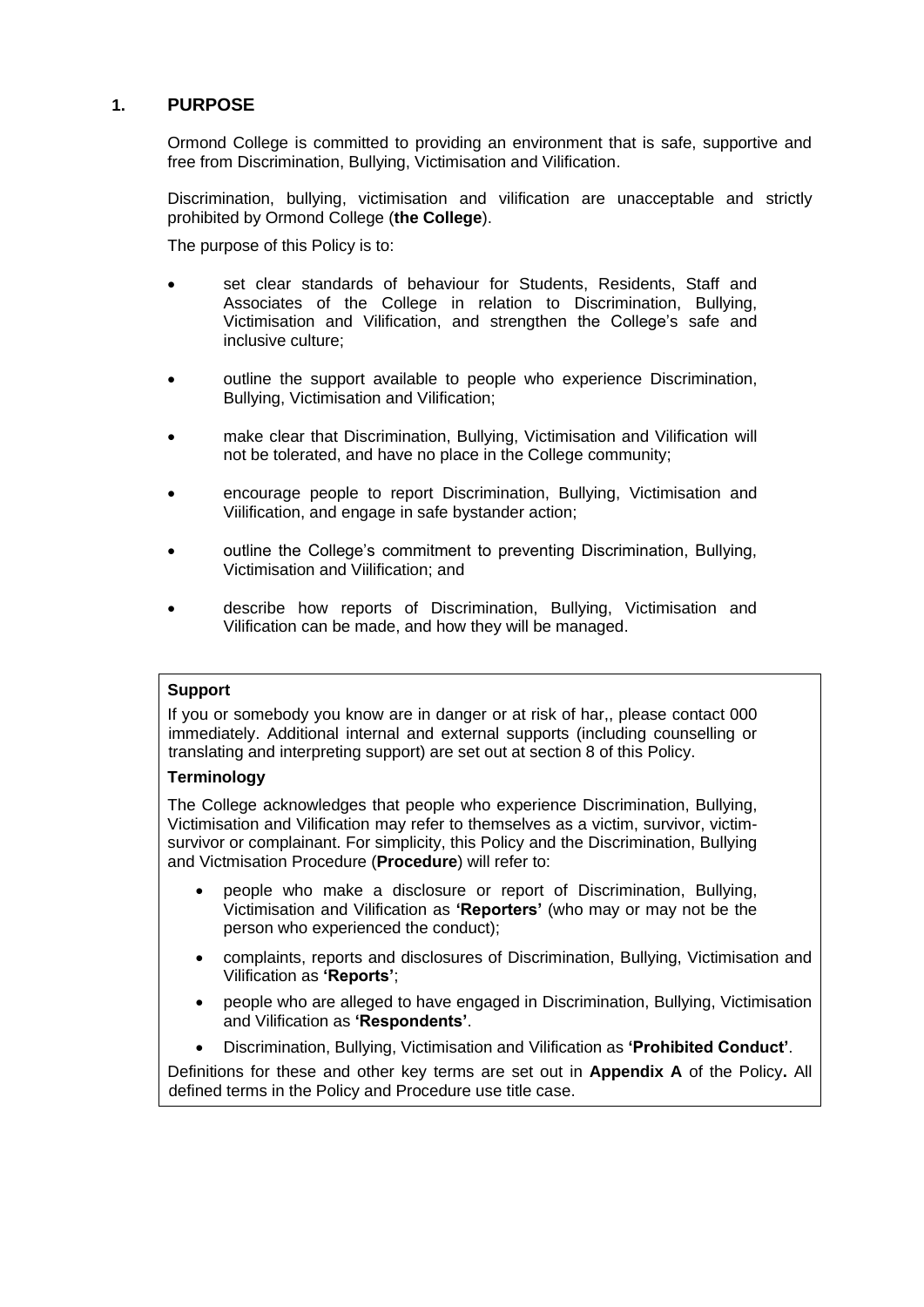## <span id="page-3-0"></span>**2. SCOPE**

This Policy applies to all Students, Residents, Staff and Associates of the College in respect of Prohibited Conduct occurring:

- on all campuses and facilities of the College, including accommodation owned or operated by the College;
- through virtual environments (e.g. email, intranet systems, social media, online forums, communities and platforms);
- at any premises in which research, study or learning is undertaken as part of a College activity, including but not limited to placements, internships or field work;
- at all activities and events connected with the College (e.g. sporting events, cultural activities, competitions, conferences and Alumni activities), regardless of where the activity is held;
- whilst Students, Residents, Staff and Associates representing the College, a club affiliated with the College, or whilst on exchange or sabbatical; and
- between a College Staff Member and a Student, Resident and / or Associate of the College.

This Policy does not apply to Sexual Harm, which is covered by the Sexual Harm Policy and Sexual Harm Procedure.

Where the College receives a Report from a former Student, Resident, Staff Member or Associate of the College about Prohibited Conduct while they were at the College, the Safe Coordinator and Head of College may (at their discretion) still respond to that Report in line with the Policy and Procedure.

Where a Report relates to conduct covered by both this Policy and Sexual Harm Policy and Procedure, the Sexual Harm Policy and Procedure prevails to the extent of any inconsistency.

## <span id="page-3-1"></span>**3. COLLEGE'S POSITION ON PROHIBITED CONDUCT**

The College is committed to providing a learning, living, work and social environment that is safe, supportive and free from Discrimination, Bullying, Victimisation and Vilification.

The College aims to prevent Prohibited Conduct by:

- Setting clear standards of behaviour and strengthening our culture to be safe and inclusive;
- Encouraging respectful relationships;
- Upholding the behaviours set out in the College's Conditions of Residency and College Values
- Encouraging Students, Residents, Staff and Associates to report Prohibited Conduct;
- Promoting and encouraging active bystander intervention;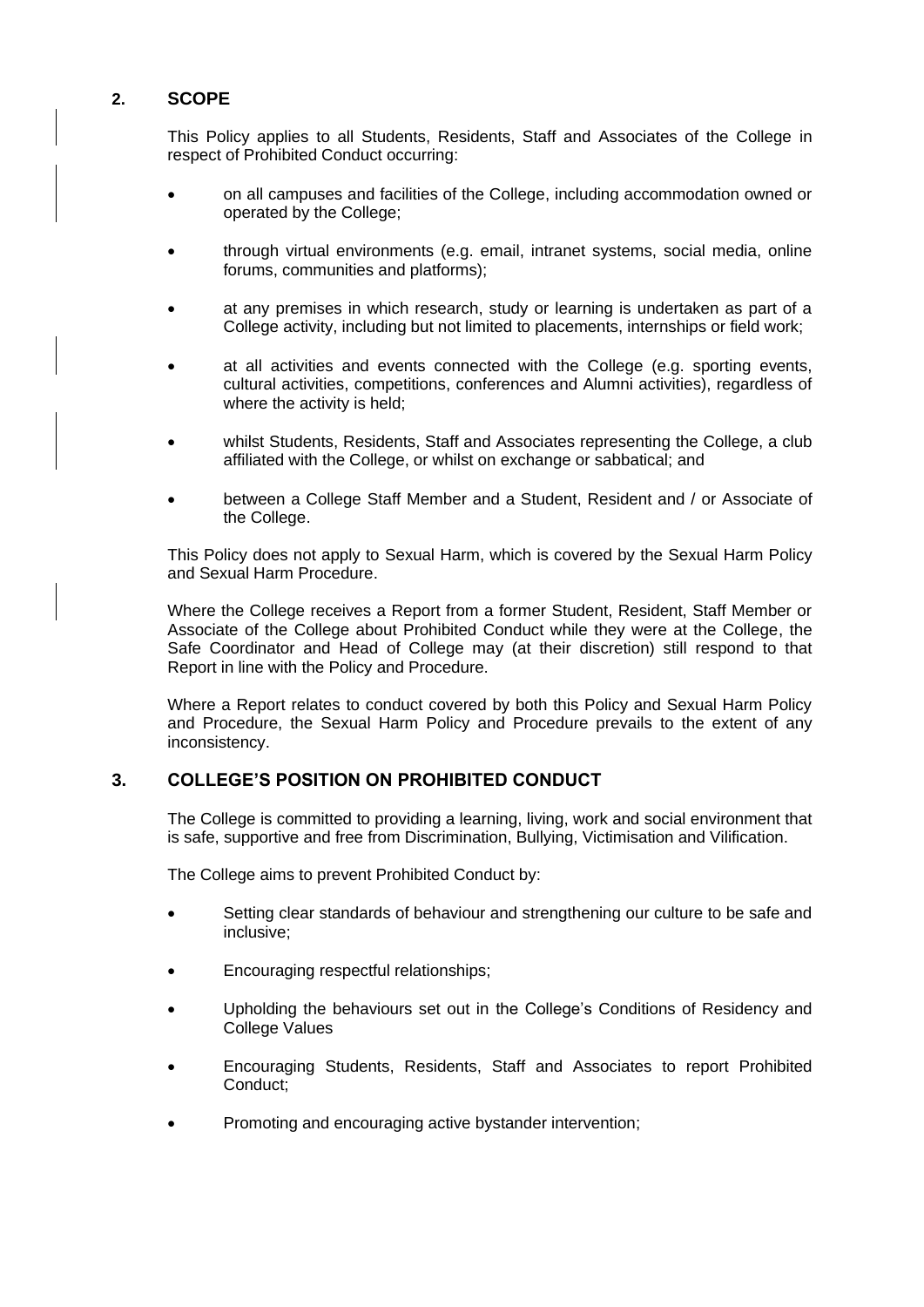- Informing and empowering Residents, Students, Staff and Associates to respond compassionately and effectively to any information they receive in relation to Prohibited Conduct;
- Providing regular education, training and communication;
- Ensuring education, training and resources meet the needs of the diverse College community and higher risk cohorts; and
- Responding swiftly and sensitively to Prohibited Conduct connected with the College.

## <span id="page-4-0"></span>**4. PRINCIPLES**

The College will apply the following principles when preventing and responding to Prohibited Conduct:

- **Prioritising safety and wellbeing:** prioritising the safety and wellbeing of people who have experienced Prohibited Conduct, and offering support throughout the process;
- **Focusing on prevention**: proactively fostering a safe, equitable and respectful environment for all members of the College community to prevent Prohibited Conduct;
- **Implementing a safe process:** implementing a safe, sensitive and timely process when responding to Prohibited Conduct;
- **Empowering accountable leadership**: Leaders are accountable to the College for preventing Prohibited Conduct and must empower all members of the College community to be informed, active bystanders who uphold and champion these principles through their actions, words and decisions.
- **Building community knowledge and understanding: taking proactive** steps to educate and inform the College community of what constitutes Prohibited Conduct and reinforce the message that Prohibited Conduct will not be tolerated.
- **Sound decision-making:** making decisions that are unhindered by the status, power or influence of the parties involved and protecting and supporting those who come forward from victimisation.
- **Supporting cultural sensitivity and safety**: ensuring safety for all members of the College community by being aware of cultural differences, and by recognising and addressing cultural and linguistic barriers
- **Respecting intersectionality**: Understanding, respecting, and embracing the many aspects of a person's identity in preventing and responding to Prohibited Conduct.

## <span id="page-4-1"></span>**5. EXPECTED BEHAVIOURS**

All Students, Residents, Staff and Associates must comply with the Policy, Conditions of Residency and the Values of the College, and have a responsibility to:

Treat others with dignity, courtesy and respect at all times;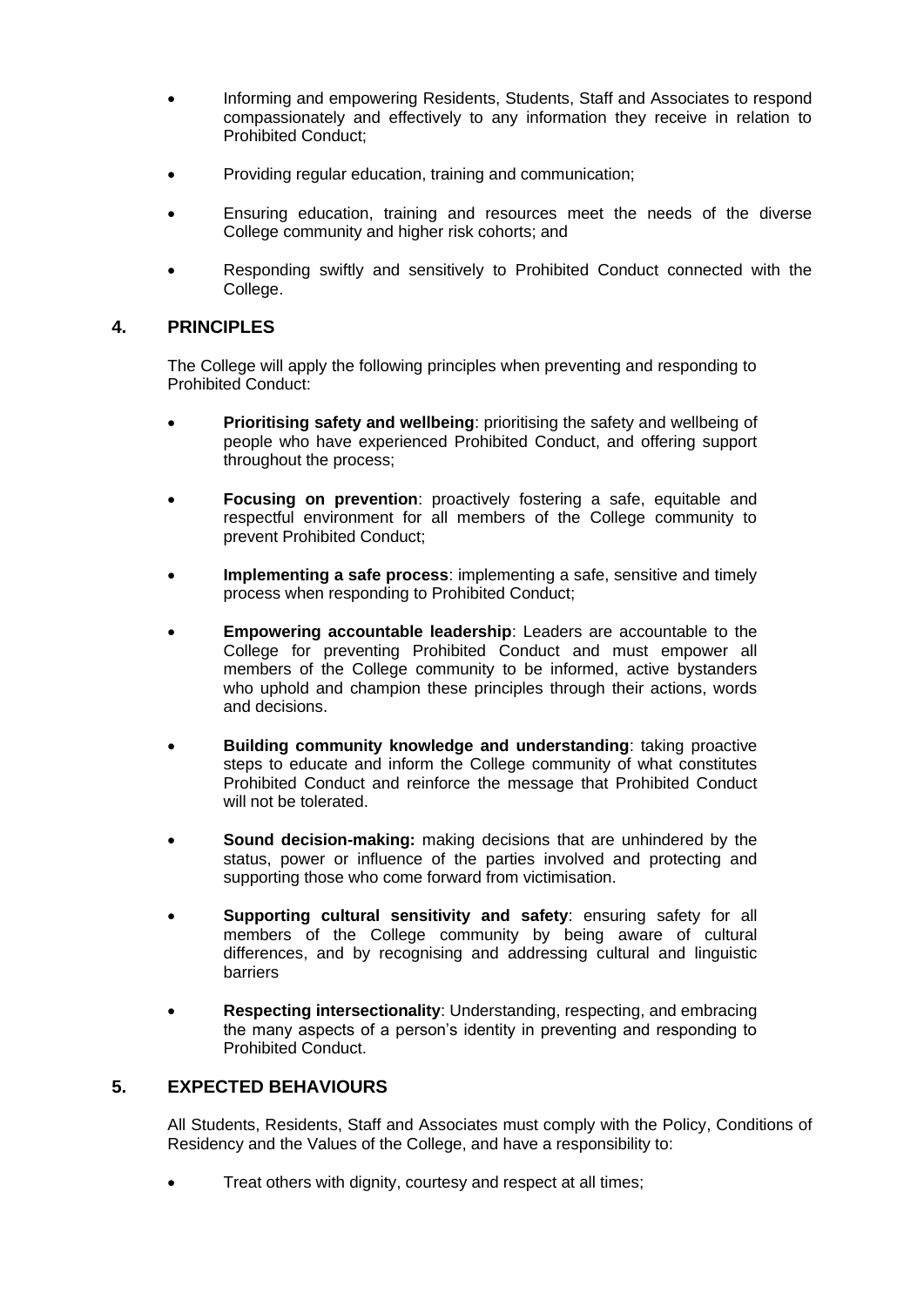- Protect the health, safety and wellbeing and privacy of others in the College community;
- Uphold the values of the College;
- Engage in safe bystander action to prevent risks of Prohibited Conduct;
- Comply with any lawful and reasonable direction or request from College Staff Member, particularly where it supports safety, good order and compliance with this Policy;
- Respond in an empathetic and supportive manner to any person who discloses that they have experienced, witnessed or have information about Prohibited Conduct, and support the person to connect with the support services outlined at section **Error! Reference source not found.**.

Students, Residents, Staff and Associates must not:

- engage, attempt to engage, or threaten to engage, in any form of Prohibited Conduct;
- request, instruct, induce, encourage, authorise or assist other persons to engage in Prohibited Conduct;
- engage in behaviour that causes any person to fear for their personal safety or well-being, or could reasonably be perceived to be threatening or intimidating.

Staff Members have additional responsibilities under this Policy. The roles and responsibilities of Staff Members (including Safe Coordinators, Safe Contact Persons, Head of College), External Consultant and External Advisors are set out in **Appendix B**. The contact details for relevant Staff are contained in **Appendix C**.

## <span id="page-5-0"></span>**6. BREACHES**

All Students, Residents, Staff and Associates must comply with this Policy. A breach of this Policy may lead to disciplinary action outlined in section **Error! Reference source not found.**.

Prohibited Conduct by a person who is both Staff Member and a Resident amounts to a breach of that person's responsibilities both as a Staff Member and as a Resident.

The College may dismiss a Staff Member with notice for engaging in misconduct, and without notice for engaging in serious misconduct. Serious misconduct includes (but is not limited to):

- wilful or deliberate behaviour that is inconsistent with the continuation of the contract of employment;
- conduct that causes serious and imminent risk to the health or safety of a person, or the reputation, viability or profitability of the College; and
- the Staff member refusing to carry out a lawful and reasonable instruction that is consistent with the employee's employment.

The College is required to respond to Reports of Prohibited Conduct against Staff in a procedurally fair manner.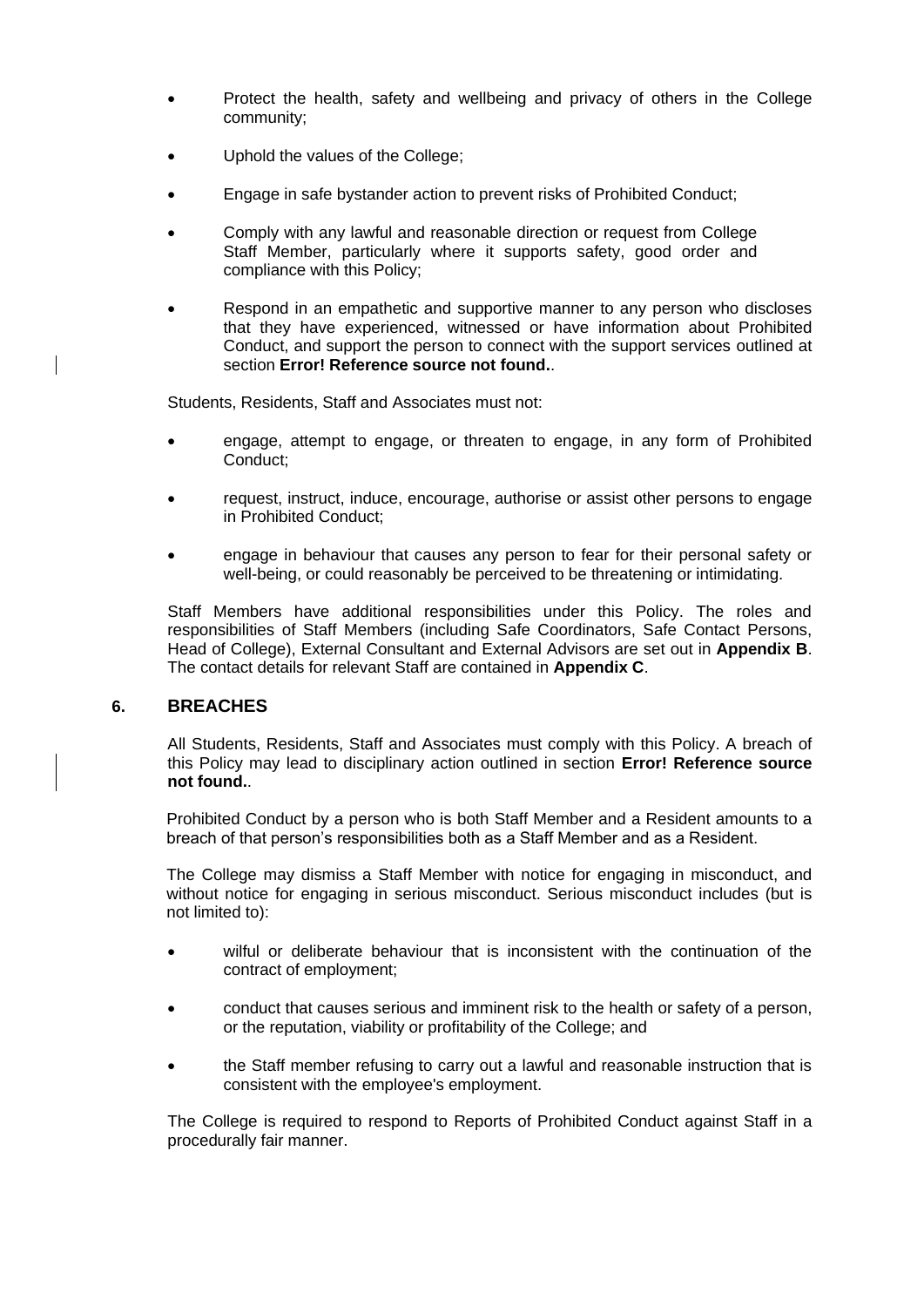For the avoidance of doubt, this Policy is not incorporated into the contracts for any Students, Residents, Staff Members or Associates, and does not give rise to any right or entitlement.

## <span id="page-6-0"></span>**7. POSSIBLE OUTCOMES**

The College is committed to taking action (whether disciplinary or nondisciplinary) in respect of Prohibited Conduct and / or breaches of this Policy. However, it is not possible to guarantee a particular outcome in relation to a breach of this Policy for the following reasons:

- although the College treats all possible breaches of this Policy seriously, the relevant conduct may be regarded on a scale from minor to extremely serious;
- the College may consider the views of the person who experienced the Prohibited Conduct to provide input on its proposed outcome before making a decision on the appropriate outcome;
- consultation with Students and Residents in developing this Policy found a lack of support for a "one size fits all" approach, which may have the effect of undermining the wishes of the person who experienced the harm;
- the College has unique obligations to Students, Residents, Staff and Associates, and proposed disciplinary action will need to be considered in light of those obligations.

Possible outcomes include, but are not limited to:

- Disciplinary action against the Respondent (including the termination of their employment or engagement with or without notice);
- Formal warnings (including final warnings) that are noted on the Respondent's file;
- Restrictions on the Respondent's participation in the Colleges' activities (including Alumni events held off campus), and/or attendance at College;
- Suspending or terminating the Respondent's residence, or relocating the Respondent;
- Informal counselling or education;
- Requirement to undertake formal training or development;
- A formal apology by the Respondent and/or bystanders;
- Written undertakings that the behaviour will cease;
- Conciliation/mediation conducted by an impartial third party (where requested by the person who experienced the Prohibited Conduct and both parties agree to participate);
- Reports to external authorities (e.g. police where there is an immediate or ongoing risk to the health, safety or wellbeing of any person);
- Removal from positions of responsibility; and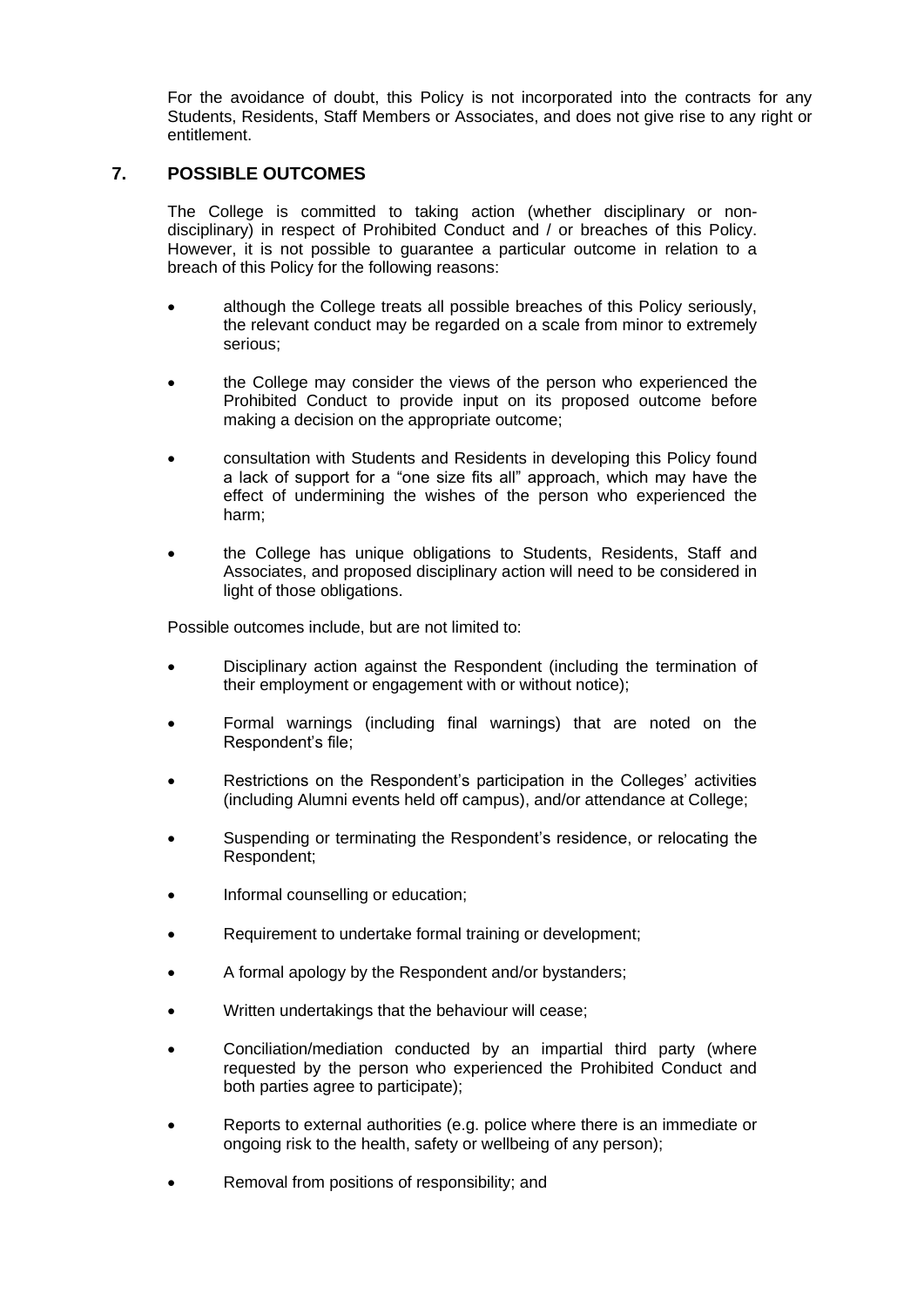• Preventing further contact with Students, Residents, Staff or Associates, including the Reporter.

## <span id="page-7-0"></span>**8. SUPPORT SERVICES**

All members of the College community and encouraged to seek support in relation to Prohibited Conduct at the earliest opportunity.

In an emergency or where a person is in immediate danger, please contact:

- Police and emergency services (24 hours) call 000
- Ormond College Reception or Duty Managers at 03 9344 1100 or 0417 380 480

Students, Residents, Staff and Associates who have experienced or witnessed Prohibited Conduct can also access seek advice, support and assistance from:

- **Safe Coordinators and Safe Contact Persons at the College**, who can provide guidance on the options to report Prohibited Conduct, and assist Reporters and Respondents to engage with the University, the Police, medical and external counselling services as appropriate. Contact details are available at **Appendix C**.
- **University of Melbourne Counselling and Psychological Services** (**CAPS**), which is available for all students, staff or associates of the University of Melbourne. For more information contact: <http://www.services.unimelb.edu.au/counsel> or phone (03) 8344 6927. CAPS is located at Level 5, 757 Swanston Street, Parkville.
- **Safer Community Program, which provides support and advice to members of** the University of Melbourne community about inappropriate, concerning or threatening behaviour. For more information contact (03) 9035 8675, or email at [safer-community@unimelb.edu.au](mailto:safer-community@unimelb.edu.au). Safer Community Program is located at 757 Swanston Street, Parkville.

For people who require a translating or interpreting service, phone 13 14 50 and ask them to connect you with the service that you need.

For people who are deaf or have a hearing or speech impairment, contact the National Relay Service:

- for TTY users/Voice Calls, phone 133 677;
- for Speak and Listen, phone 1300 555 727; or
- for SMS relay, contact 0423 677 767,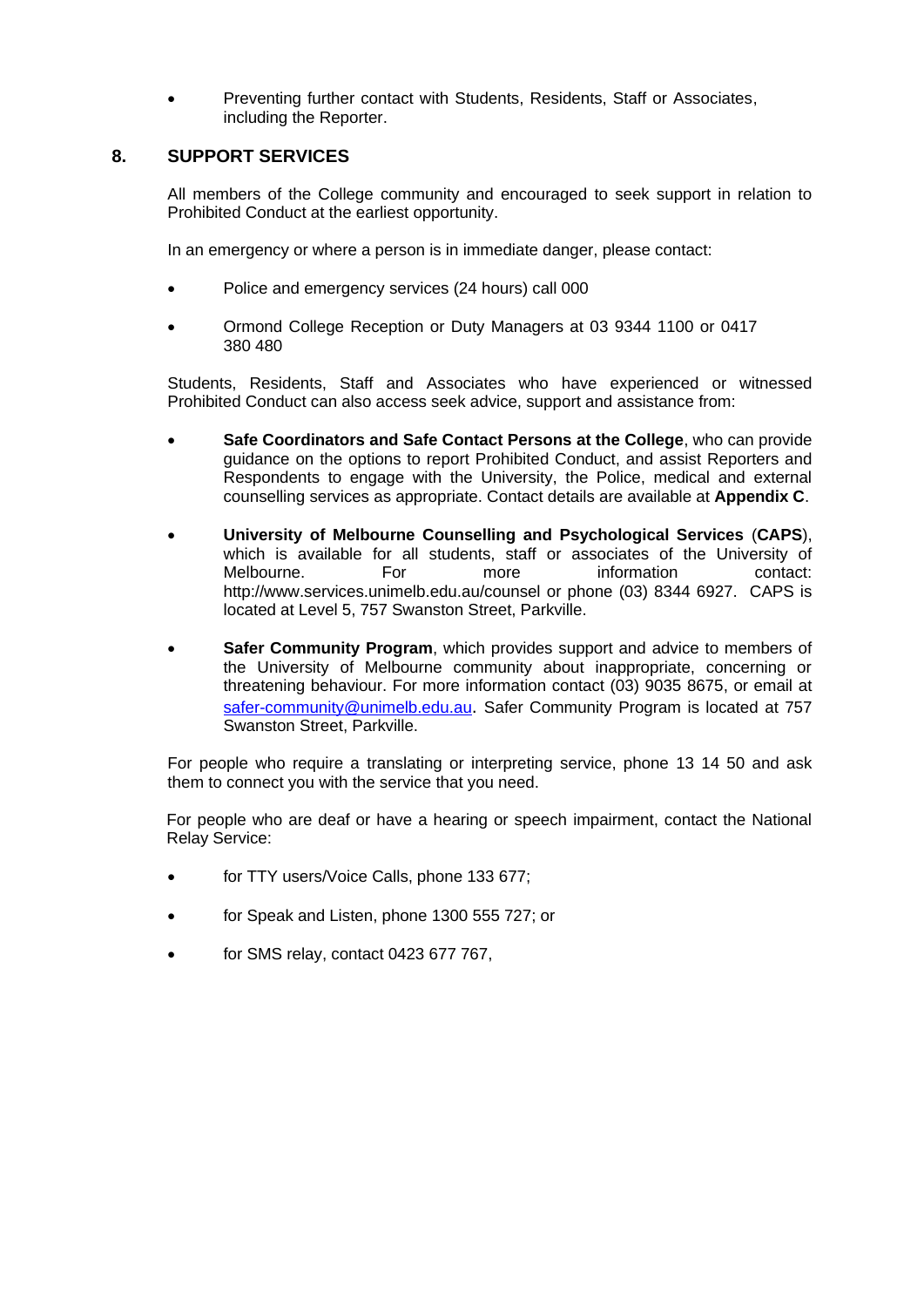and ask them to connect you with the service you need.

## <span id="page-8-0"></span>**9. CONFIDENTIALITY AND USE OF INFORMATION**

The College will respond to Reports of Prohibited Conduct in a confidential and sensitive manner, in accordance with this Policy.

The College may direct Students, Residents, Staff and Associates to maintain confidentiality while it is responding to any Report. This is important to protect the reputation of the parties, minimise the potential for victimisation, and ensure that witnesses have not had the chance to collaborate or influence each other.

A direction to maintain confidentiality will not prevent any party from seeking advice and support from a professional advisor in relation to the allegations, or reporting the matter to an external body.

## <span id="page-8-1"></span>**10. RECORD KEEPING**

The College will ensure that Reports of Prohibited Conduct are collected and stored confidentially in line with this Policy, including:

- details of the incident / Report:
- steps taken to respond to the incident / Report;
- support or assistance required or provided, i.e. whether the person received counselling from university services, whether they reported to police, whether they received support from an external provider;
- the College's response to the report (including referrals to external bodies and support services); and
- any feedback provided by the Reporter / Respondent in relation to the process.

On request, the College will provide the Reporter with information on their report of Prohibited Conduct.

## <span id="page-8-2"></span>**11. VICTIMISATION**

It is unlawful to victimise any person in relation to a report of Prohibited Conduct or Sexual Harm. Any retaliatory action taken or threatened against a Staff Member, Resident, Student or Associate because of their involvement or suspected involvement in a report of Prohibited Conduct or Sexual Harm may result in disciplinary action. Retaliation includes (but is not limited to) threatening, intimidating, harassing, or isolating a person, or any other detrimental conduct that interferes with an investigation.

## <span id="page-8-3"></span>**12. FALSE OR MISLEADING ALLEGATIONS**

Deliberately making a false Report under this Policy is a serious matter and is unacceptable. Where a College is satisfied, based on reasonable evidence, that a Report is malicious, frivolous or vexatious, the Reporter may face disciplinary action.

A Reporter will not be sanctioned just because an investigation is inconclusive and the allegations cannot be substantiated. Disciplinary action will only arise when the College is satisfied that the report was false or misleading.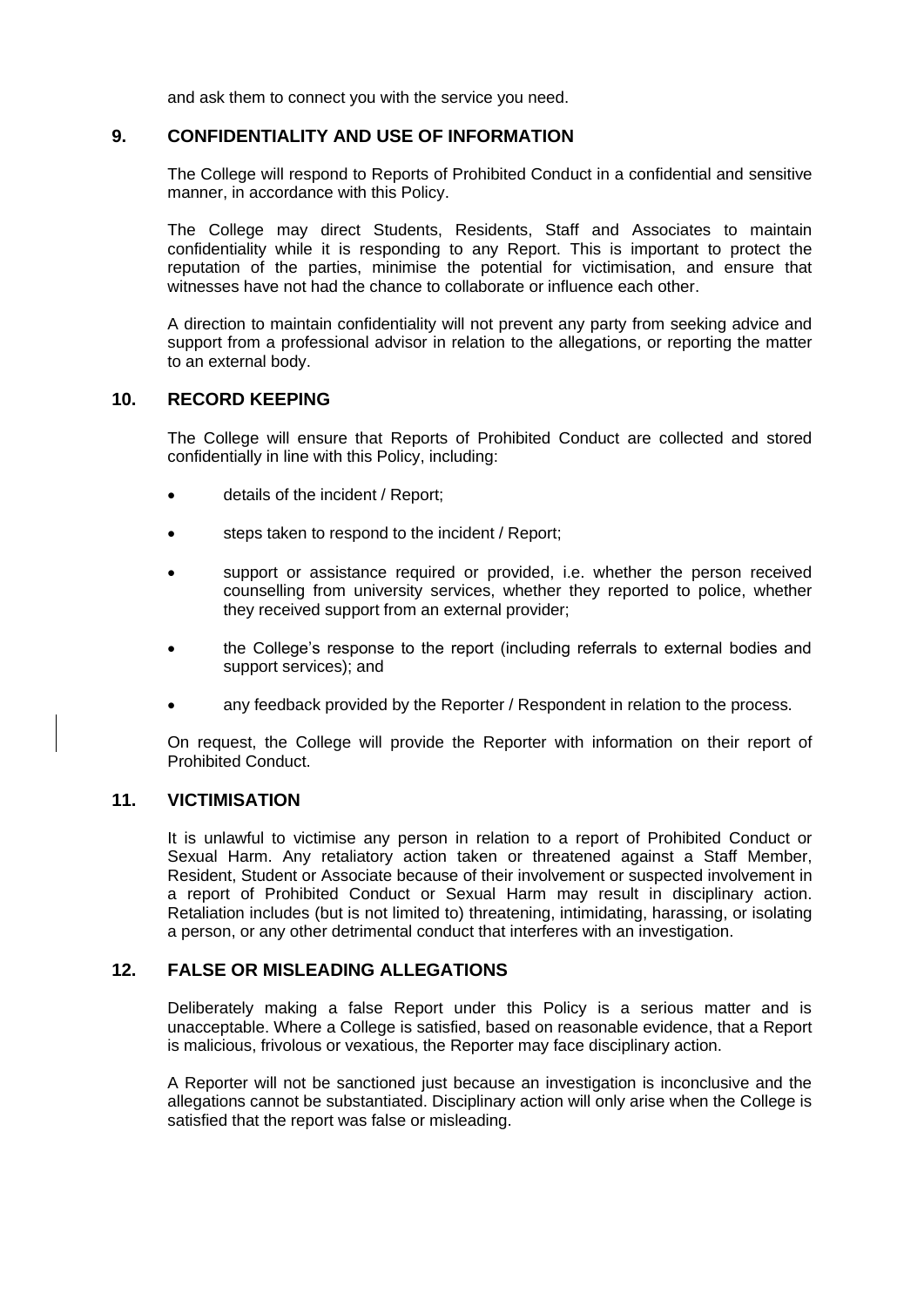## <span id="page-9-0"></span>**13. DISSEMINATION AND REVIEW**

This Policy will be disseminated to all Students, Residents, Staff and Associates through email, posters, induction, The Grail. This Policy will be reviewed every two years (or more frequently, if required) by the Head of College.

## <span id="page-9-1"></span>**14. RELATED POLICIES AND PROCEDURES**

This Policy should be read in conjunction with:

- The College's Discrimination, Bullying and Victimisation Procedure;
- The College's Sexual Harm Policy and Procedure;
- The College's Conditions of Residence and
- Melbourne University's:
	- o 'Sexual Misconduct Prevention and Response Policy' (MPF1359) [\(https://policy.unimelb.edu.au/MPF1359\)](https://policy.unimelb.edu.au/MPF1359);
	- o 'Appropriate Workplace Behaviour Policy' [\(https://policy.unimelb.edu.au/MPF1328\)](https://policy.unimelb.edu.au/MPF1328);
	- o 'Student Conduct Policy' ([https://policy.unimelb.edu.au/MPF1324\)](https://policy.unimelb.edu.au/MPF1324);
	- o 'Child Safety Policy' ([https://policy.unimelb.edu.au/MPF1337\)](https://policy.unimelb.edu.au/MPF1337)

## <span id="page-9-2"></span>**15. RELEVANT LAWS**

This Policy supports compliance with the following legislation as amended:

- *Age Discrimination Act*
- *Australian Human Rights Commission Act 1986* (Cth)
- *Crimes Act 1958* (Vic)
- *Disability Discrimination Act 1992* (Cth)
- *Equal Opportunity Act 2010* (Vic)
- *Fair Work Act 2009* (Cth)
- *Occupational Health and Safety Act 2004* (Vic)
- *Occupational Health and Safety Regulations 2007* (Vic)
- *Racial Discrimination Act 1974* (Cth)
- *Racial and Religious Tolerance Act 2001* (Vic)
- *Sex Discrimination Act 1984* (Cth)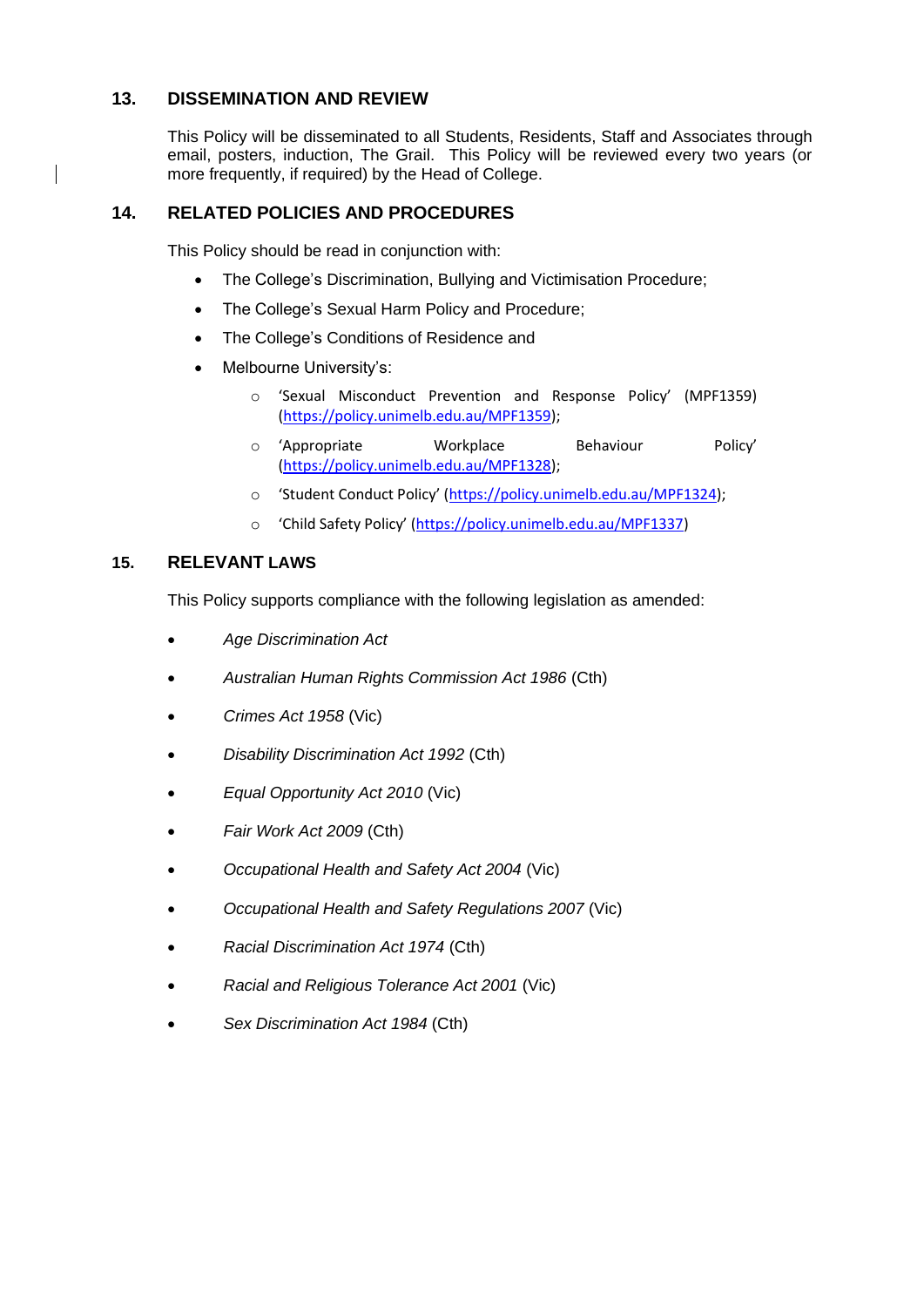## <span id="page-10-0"></span>**APPENDIX A: DEFINITIONS**

| <b>Associate</b> | Associate means contractors, consultants, volunteers, visiting appointees and visitors<br>at the College (not including conference guests). |
|------------------|---------------------------------------------------------------------------------------------------------------------------------------------|
| <b>Attribute</b> | Means an attribute protected under relevant state or federal laws, including:                                                               |
|                  | age;<br>٠                                                                                                                                   |
|                  | breastfeeding;                                                                                                                              |
|                  | employment activity;                                                                                                                        |
|                  | gender identity;                                                                                                                            |
|                  | intersex status:                                                                                                                            |
|                  | disability;<br>٠                                                                                                                            |
|                  | industrial activity;                                                                                                                        |
|                  | lawful sexual activity;                                                                                                                     |
|                  | marital status;                                                                                                                             |
|                  | parental status or status as a carer;                                                                                                       |
|                  | physical features;<br>٠                                                                                                                     |
|                  | political belief or activity;                                                                                                               |
|                  | pregnancy;                                                                                                                                  |
|                  | race;                                                                                                                                       |
|                  | religious belief or activity;                                                                                                               |
|                  | sex (i.e. gender);                                                                                                                          |
|                  | sexual orientation;                                                                                                                         |
|                  | an expunged homosexual conviction;<br>personal association (whether as a relative or otherwise) with a person who is                        |
|                  | identified by reference to any of the above Attributes.                                                                                     |
| <b>Bullying</b>  | Repeated, Unreasonable Behaviour to a person or group of people that creates a risk<br>to health and safety.                                |
|                  | Examples:                                                                                                                                   |
|                  | aggressive or intimidating conduct or behaviour;                                                                                            |
|                  | belittling or humiliating comments;                                                                                                         |
|                  | spreading rude, inaccurate or malicious rumours;                                                                                            |
|                  | teasing, practical jokes;                                                                                                                   |
|                  | making vexatious allegations against a worker;                                                                                              |
|                  | conducting an investigation in a grossly unfair manner;                                                                                     |
|                  | Victimisation;                                                                                                                              |
|                  | practical jokes or initiation;                                                                                                              |
|                  | pressuring someone to behave inappropriately;<br>٠                                                                                          |
|                  | exclusion from College events;<br>٠                                                                                                         |
|                  | unreasonable work expectations and deadlines; and<br>٠                                                                                      |
|                  | unreasonably undermining a person.<br>٠                                                                                                     |
|                  | Reasonable management action undertaken in a reasonable manner towards an<br>employee is not Bullying.                                      |
|                  | The following behaviour does not constitute Bullying:                                                                                       |
|                  | reasonable comment, advice or administrative action (including negative                                                                     |
|                  | feedback) from an academic or administrative Staff Member on work,<br>academic performance or behaviour;                                    |
|                  | reasonable management action;<br>٠                                                                                                          |
|                  | reasonable disciplinary action;<br>$\bullet$                                                                                                |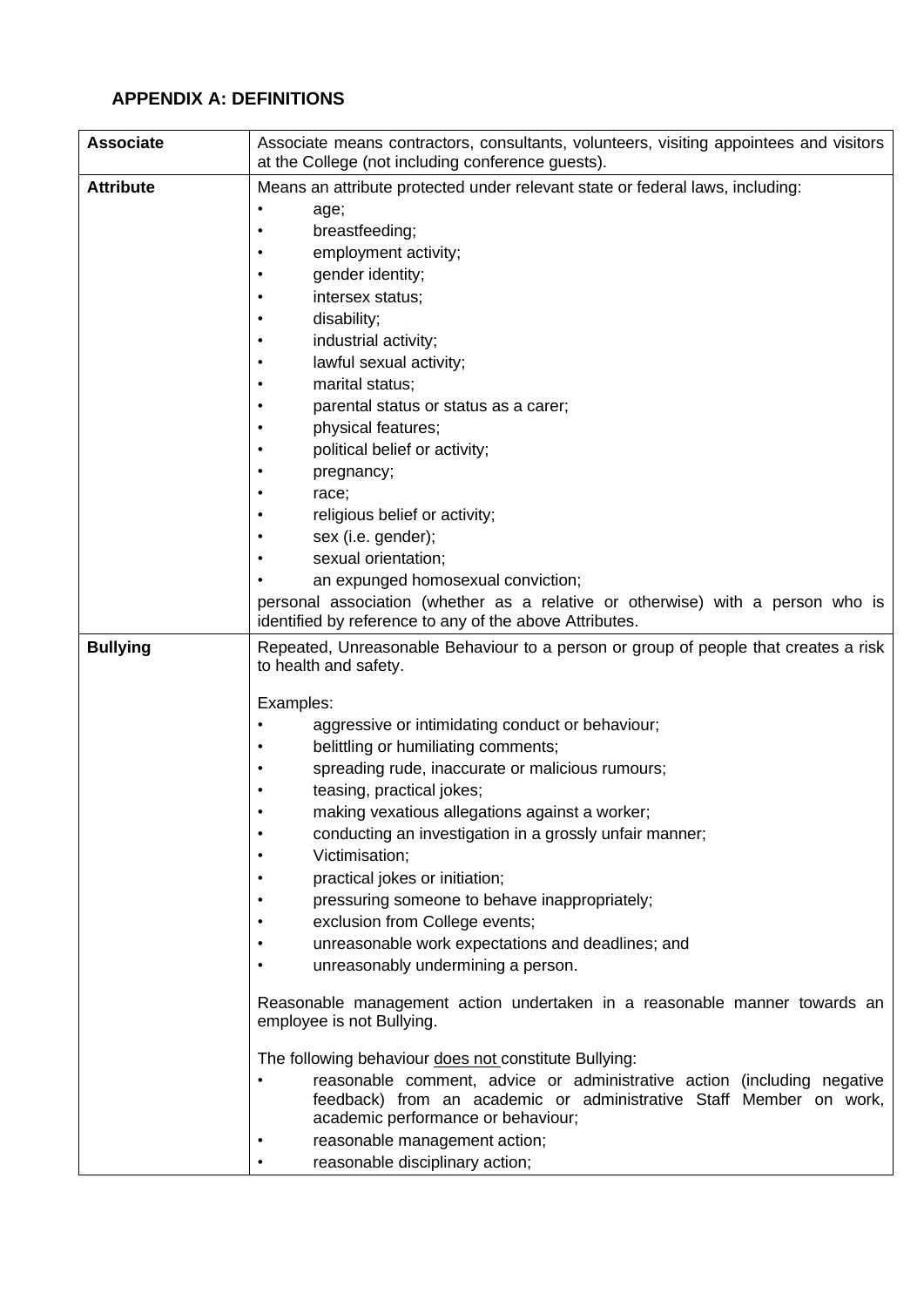|                                          | the implementation of organisational change;<br>$\bullet$                                                                                                                                                                      |
|------------------------------------------|--------------------------------------------------------------------------------------------------------------------------------------------------------------------------------------------------------------------------------|
|                                          | the allocation of work in compliance with systems;                                                                                                                                                                             |
|                                          | conflict or differences of opinion between individuals;<br>٠                                                                                                                                                                   |
|                                          | a single incident of Bullying-style behaviour.                                                                                                                                                                                 |
| <b>Direct</b><br><b>Discrimination</b>   | Direct Discrimination occurs if a person treats, or proposes to treat, a person with an<br>Attribute unfavourably because of that Attribute.<br>Example:                                                                       |
|                                          | Refusing to employ or offer residence to a person because of their disability.                                                                                                                                                 |
| <b>Discrimination</b>                    | It is unlawful to engage in Direct or Indirect Discrimination on the basis of an Attribute<br>in an area of public life. It includes:<br>discriminatory harassment;                                                            |
|                                          | the failure to provide Reasonable Adjustments a person with a disability;<br>the failure to reasonably accommodate a person's responsibilities as a parent<br>or carer.                                                        |
|                                          | Motive and intention are irrelevant in determining whether Discrimination has occurred.                                                                                                                                        |
|                                          | Discrimination may be unlawful when it occurs in the following areas of public life:<br>employment and employment-related areas;                                                                                               |
|                                          | education;                                                                                                                                                                                                                     |
|                                          | accommodation;                                                                                                                                                                                                                 |
|                                          | in the provision of goods and services;                                                                                                                                                                                        |
|                                          | sport;<br>local government; and                                                                                                                                                                                                |
|                                          | by clubs and club members.                                                                                                                                                                                                     |
| Independent                              | Independent Investigator means a third party who is external to the College and is                                                                                                                                             |
| Investigator                             | experienced in carrying out investigations.                                                                                                                                                                                    |
| <b>Indirect</b><br><b>Discrimination</b> | Where a person imposes, or proposes to impose, a requirement, condition or practice<br>- that has, or is likely to have, the effect of disadvantaging persons with an Attribute,<br>and that is not reasonable.                |
|                                          | It occurs when a rule, practice or policy appears to be neutral, but has a<br>disproportionate impact on a particular group of people with a particular Attribute.                                                             |
| <b>Procedure</b>                         | The procedure outlined in this Policy and any accompanying guidelines that are<br>applied by a College in relation to a Report.                                                                                                |
| <b>Prohibited Conduct</b>                | Discrimination, Bullying, Victimisation and Vilification prohibited under this Policy.                                                                                                                                         |
| <b>Reasonable</b><br>adjustment          | A reasonable measure or action that must be taken by a College to help a Student,<br>Resident or Employee with a disability:                                                                                                   |
|                                          | participate in education;                                                                                                                                                                                                      |
|                                          | take part in a recruitment process; or                                                                                                                                                                                         |
|                                          | perform the genuine and reasonable requirements of a job;<br>and that does not impose an unjustifiable hardship on the College.                                                                                                |
|                                          |                                                                                                                                                                                                                                |
| <b>Report</b>                            | A report of Prohibited Conduct made to a College by a Student, Resident, Staff<br>Member or Associate.                                                                                                                         |
| <b>Reporter</b>                          | A Student, Resident, Staff member or Associate of the College who makes a<br>disclosure, complaint or report of Prohibited Conduct to the College, who may or may<br>not be the person who experienced the Prohibited Conduct. |
| <b>Resident</b>                          | A Resident of a College to which this Policy applies.                                                                                                                                                                          |
| <b>Respondent</b>                        | A person against whom allegations of Prohibited Conduct are made.                                                                                                                                                              |
| <b>Sexual Harm</b>                       | Behaviour covered by the Sexual Harm Policy and Procedure, including sexual<br>harassment, sexual assault (including rape, unwanted oral sex and stealthing), sexual                                                           |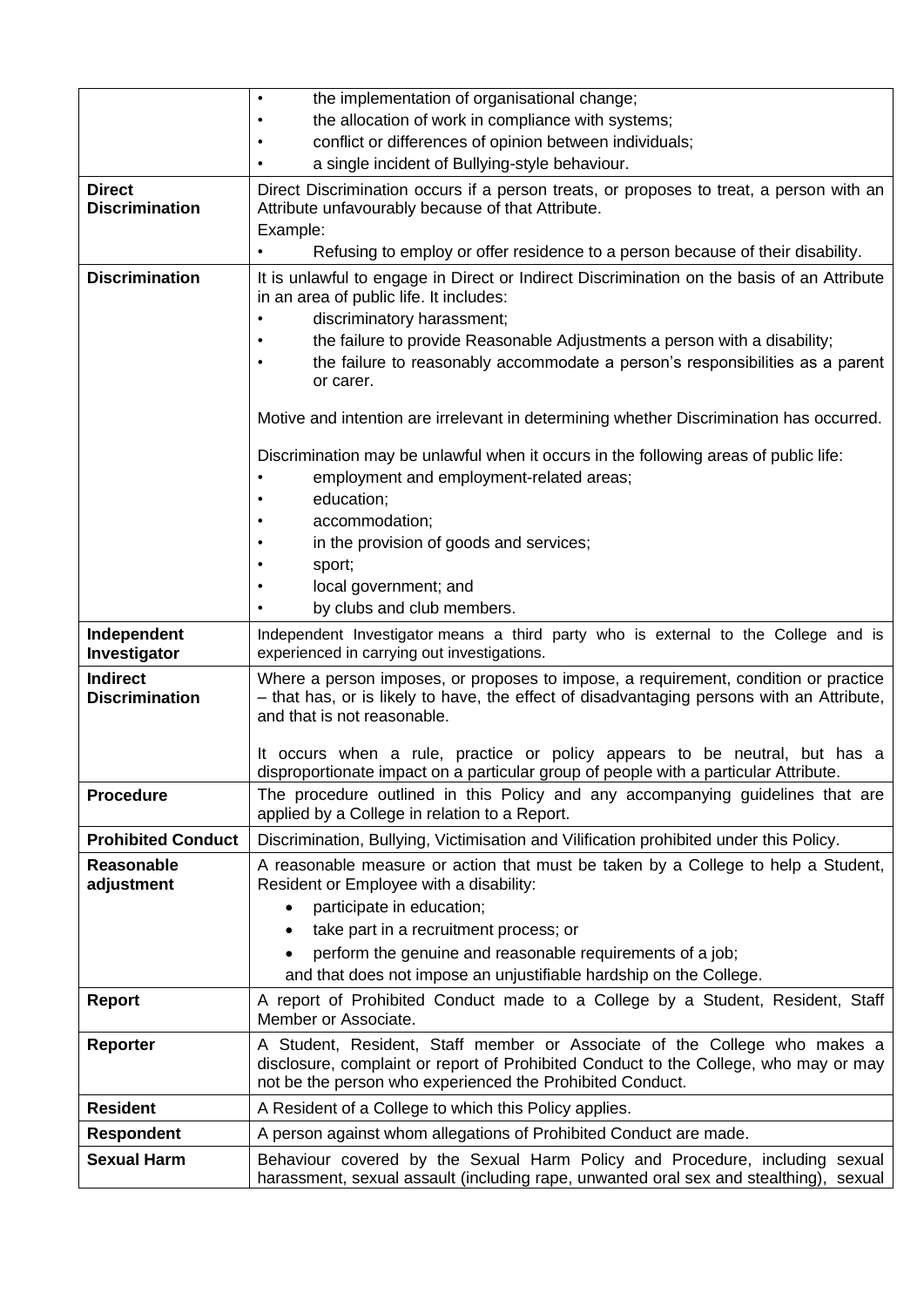|                                                     | exploitation, Criminal Behaviour of a sexual nature, image-based sexual abuse<br>stalking, drink spiking, any other Criminal Behaviour of a sexual nature and any other<br>conduct of a sexual nature without consent.                                                                                                                                                                                                                                                                                                                                                                                                                                                                                                                                                        |
|-----------------------------------------------------|-------------------------------------------------------------------------------------------------------------------------------------------------------------------------------------------------------------------------------------------------------------------------------------------------------------------------------------------------------------------------------------------------------------------------------------------------------------------------------------------------------------------------------------------------------------------------------------------------------------------------------------------------------------------------------------------------------------------------------------------------------------------------------|
|                                                     | All forms of Sexual Harm constitute a breach of the Sexual Harm Policy and<br>Procedure.                                                                                                                                                                                                                                                                                                                                                                                                                                                                                                                                                                                                                                                                                      |
| <b>Staff</b><br><b>Staff</b><br>or<br><b>Member</b> | An employee of the College.                                                                                                                                                                                                                                                                                                                                                                                                                                                                                                                                                                                                                                                                                                                                                   |
| <b>Student</b>                                      | A current Student of a College.                                                                                                                                                                                                                                                                                                                                                                                                                                                                                                                                                                                                                                                                                                                                               |
| <b>Support Person</b>                               | An observer who does not actively participate in any aspect of the investigation or<br>hearing of a complaint beyond providing support to the relevant person and acting as<br>an independent observer. The support person does not advocate on behalf of the<br>Reporter or Respondent or play an active role in representing and advancing the views<br>and positions of the Reporter or Respondent.                                                                                                                                                                                                                                                                                                                                                                        |
| <b>University</b>                                   | The University of Melbourne.                                                                                                                                                                                                                                                                                                                                                                                                                                                                                                                                                                                                                                                                                                                                                  |
| Unreasonable<br><b>Behaviour</b>                    | Behaviour that a reasonable person, having regard to all the circumstances, would<br>expect to victimise, humiliate, undermine, threaten, or intimidate another person.                                                                                                                                                                                                                                                                                                                                                                                                                                                                                                                                                                                                       |
| <b>Victimisation</b>                                | Examples include but are not limited to:<br>aggressive or intimidating conduct or behaviour;<br>belittling or humiliating comments;<br>spreading rude, inaccurate or malicious rumours;<br>teasing, practical jokes;<br>making vexatious allegations against a worker;<br>conducting an investigation in a grossly unfair manner;<br>Victimisation;<br>practical jokes or initiation;<br>pressuring someone to behave inappropriately;<br>exclusion from College events;<br>unreasonable work expectations and deadlines; and<br>unreasonably undermining a person.<br>Subjecting (or threatening to subject) another person to a detriment (which can include<br>threats, intimidation, harassment, humiliation, coercion and denigration) because that<br>other person has: |
|                                                     | made a complaint or Report of Prohibited Conduct or Sexual Harm;<br>been involved in a complaints process in relation to Prohibited Conduct or<br>Sexual Harm (including the relevant Procedure), or<br>because the first person thinks the other person intends to make a complaint or<br>Report be involved in a complaints process in relation to Prohibited Conduct or<br>Sexual Harm (including the relevant Procedure).                                                                                                                                                                                                                                                                                                                                                 |
|                                                     | Examples:<br>Resident sending rude or aggressive notes to another Resident and their<br>friends because that person has made a complaint or Report of discrimination                                                                                                                                                                                                                                                                                                                                                                                                                                                                                                                                                                                                          |
|                                                     | and harassment; and<br>A supervisor humiliating a Staff Member because that Staff Member gave<br>evidence in support of a colleague in relation to a complaint or Report against<br>the supervisor.                                                                                                                                                                                                                                                                                                                                                                                                                                                                                                                                                                           |
|                                                     | Victimisation is unlawful and will be treated as a breach of this Policy.                                                                                                                                                                                                                                                                                                                                                                                                                                                                                                                                                                                                                                                                                                     |
| <b>Vilification</b>                                 | Conduct that incites hatred against, serious contempt for, or revulsion or severe<br>ridicule of another person or class of person on the grounds of their race or religion.<br>Examples:<br>publishing claims that a racial or religious group is involved in serious crimes                                                                                                                                                                                                                                                                                                                                                                                                                                                                                                 |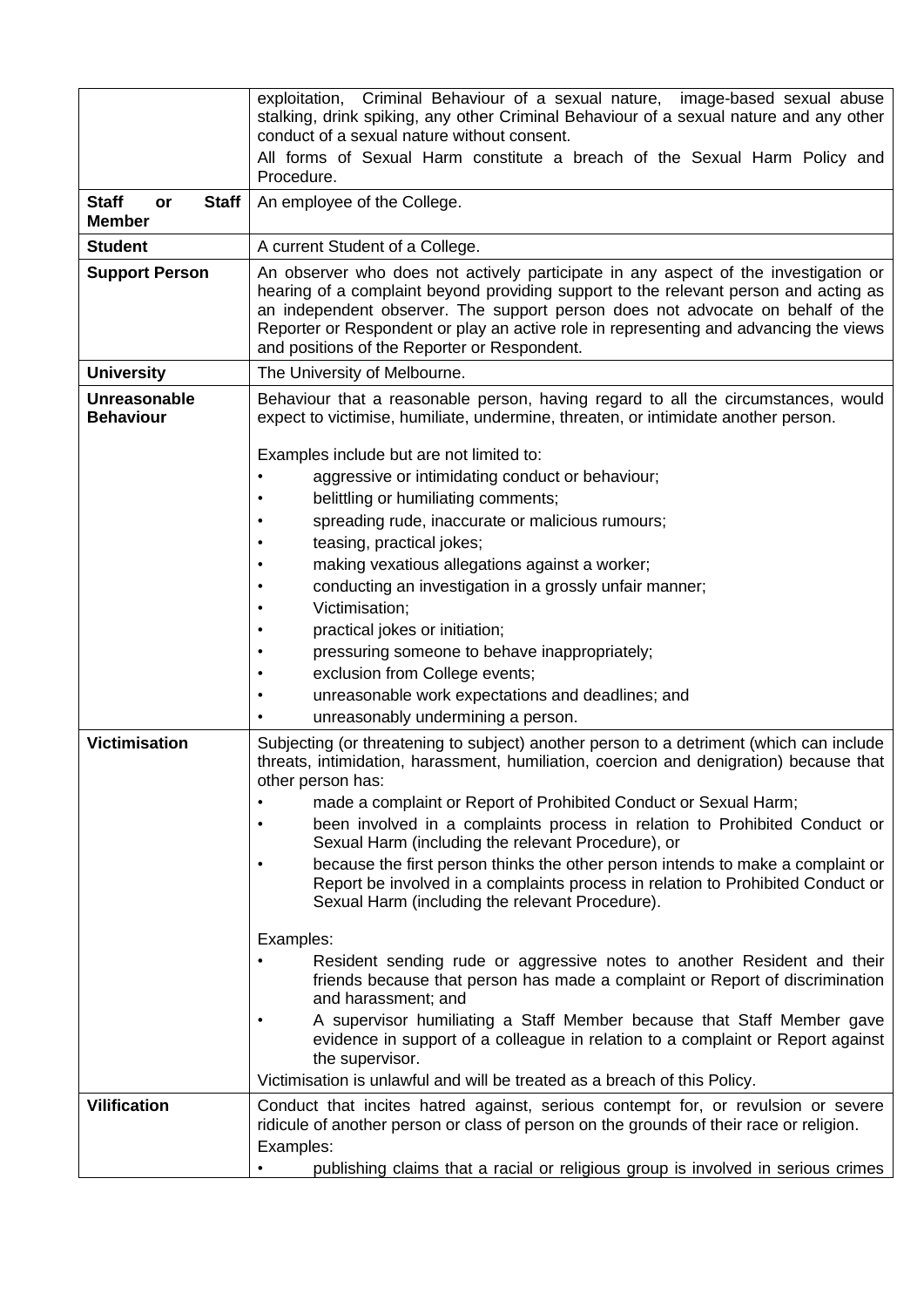|                | without any proof;<br>repeated and serious verbal or physical abuse about the race or religion of<br>٠<br>another person; or<br>encouraging people to hate a racial or religious group using flyers, stickers,<br>٠ |
|----------------|---------------------------------------------------------------------------------------------------------------------------------------------------------------------------------------------------------------------|
|                | posters, speech or publication, or using websites or email.<br>Vilification is unlawful and will be treated as a breach of this Policy.                                                                             |
| <b>Visitor</b> | A visitor to the Colleges' premises or official College event.                                                                                                                                                      |

## <span id="page-13-0"></span>**APPENDIX B: STAFF ROLES AND RESPONSIBILITIES**

In addition to the expected behaviours in section [5,](#page-4-1) Staff Members of the College have the following roles and responsibilities.

## **All Staff**

All Staff have a responsibility to:

- monitor Residents, Students, Staff and Associates / the working, living and social environment at the College to ensure that expected behaviours set out in this Policy and the Code of Conduct are maintained at all times;
- promote the Policy and Procedure within their work area and the College community;
- take prompt action if they observe or are informed about behaviour that may breach this Policy, by reiterating that any behaviour in breach of this Policy is unacceptable, may result in disciplinary action, and must immediately cease,
- notify the Safe Coordinator and/or Head of College of any concerns of non-compliance with this Policy and Procedure;
- support Students, Residents, Staff and Associates to report their concerns of Prohibited Conduct;
- refer persons with concerns about Prohibited Conduct to a Safe Coordinator or Safe Contact Person for support, information and advice (as appropriate), and inform the Safe Coordinator that they have done so;
- model appropriate behaviour and lead by example;
- ensure that relationships with Students, Staff, Residents and Associates are professional, trusting and respectful;
- be mindful at all times of the power imbalance that exists between Staff and Students / Residents;
- take all reasonable steps to avoid and resolve any possible, perceived or actual conflicts of interest in dealing with Students and Residents;
- pay proper regard to protecting the welfare and wellbeing of Students and Residents.

Staff and Associates must not initiate, cultivate or encourage relationships with students or Residents that have the potential to compromise the welfare or wellbeing of the Student or Resident.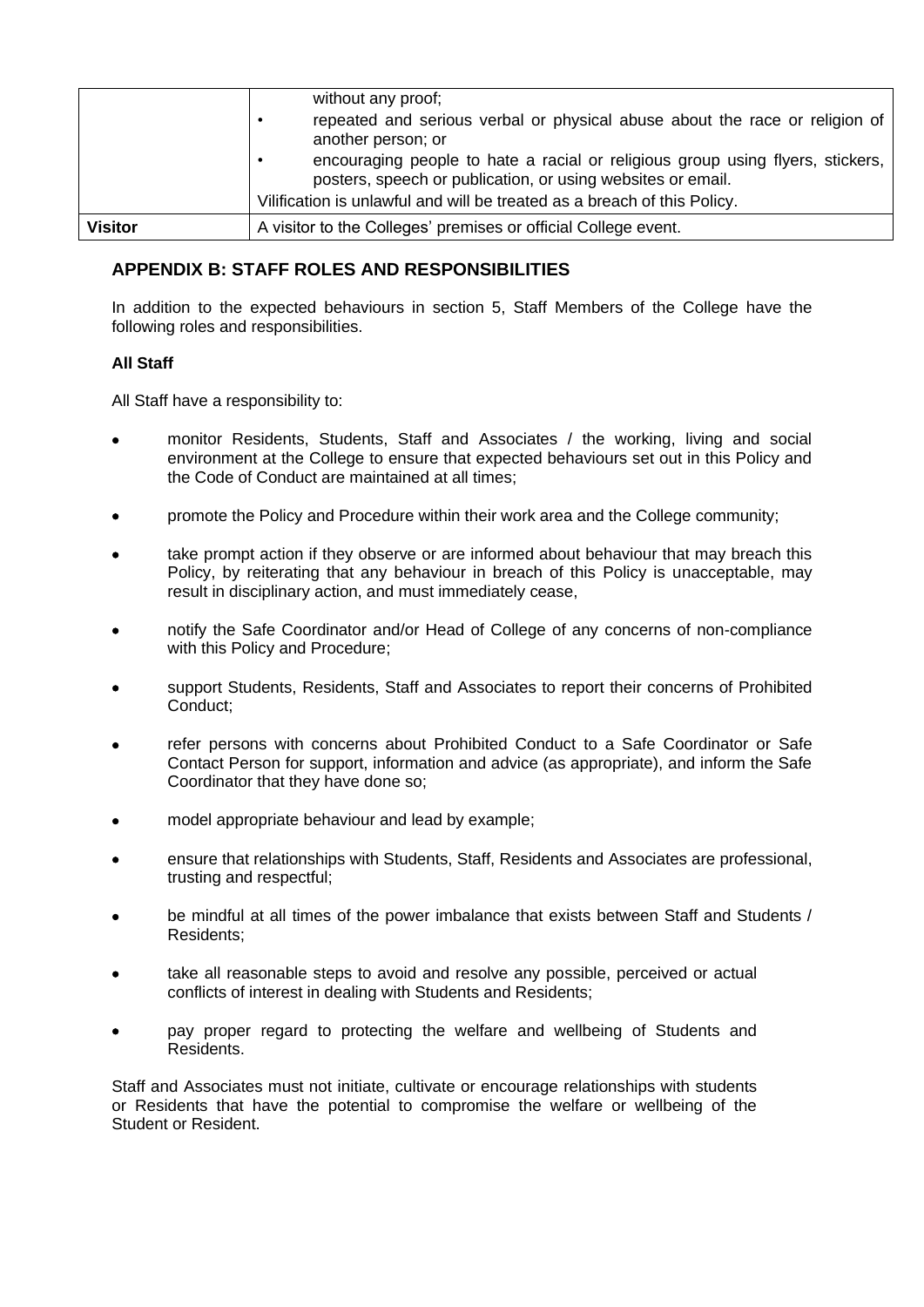## **Head of College**

The Head of College is responsible for:

- considering the wishes of the person who experienced the Prohibited Conduct by involving them in decisions about the College's response to their Report;
- balancing the needs and wishes of a Reporter against the obligation to provide a safe environment for all Students, Residents, Staff and Associates;
- ensuring that Staff are appropriately trained and know how to respond to reports of Prohibited Conduct;
- nominating representatives to relevant committees (i.e. the wider Deans and Deputy Respect and Culture Sub-Committee) to develop an action plan to better protect Students, Residents, Staff and Associates from the behaviour prohibited by this Policy.

## **Safe Coordinators**

Safe Coordinators are experienced Staff Members appointed by each College to support the College's response to Prohibited Conduct and Sexual Harm. Safe Coordinators are responsible for:

- considering the wishes of the person who experienced the Prohibited Conduct by involving them in decisions about the College's response to their Report;
- balancing the needs and wishes of a person who experienced the Prohibited Conduct against the obligation to provide a safe environment for all Students, Residents, Staff and Associates;
- managing the Report and investigation process;
- ensuring that the College provides ongoing support and guidance to Reporters and Respondents;
- ensuring the appropriate and timely appointment of Safe Contact Persons and External Advisers;
- providing training for their College community, Safe Contact Persons on preventing and responding to Prohibited Conduct; and
- advising their College on policies, programs, initiatives and strategies recommended to enhance legislative compliance and promote student and Staff access, equity and diversity.

## **Safe Contact Persons**

Each College recruits, trains, and supports experienced Staff Members (both academic and administrative) to become Safe Contact Persons, and if required, suitable tutors to the role of Safe Contact Persons.

Safe Contact Persons are responsible for:

• providing information and advice to Students, Residents, Staff and Associates in relation to Prohibited Conduct and Sexual Harm and their options for making complaints and reports;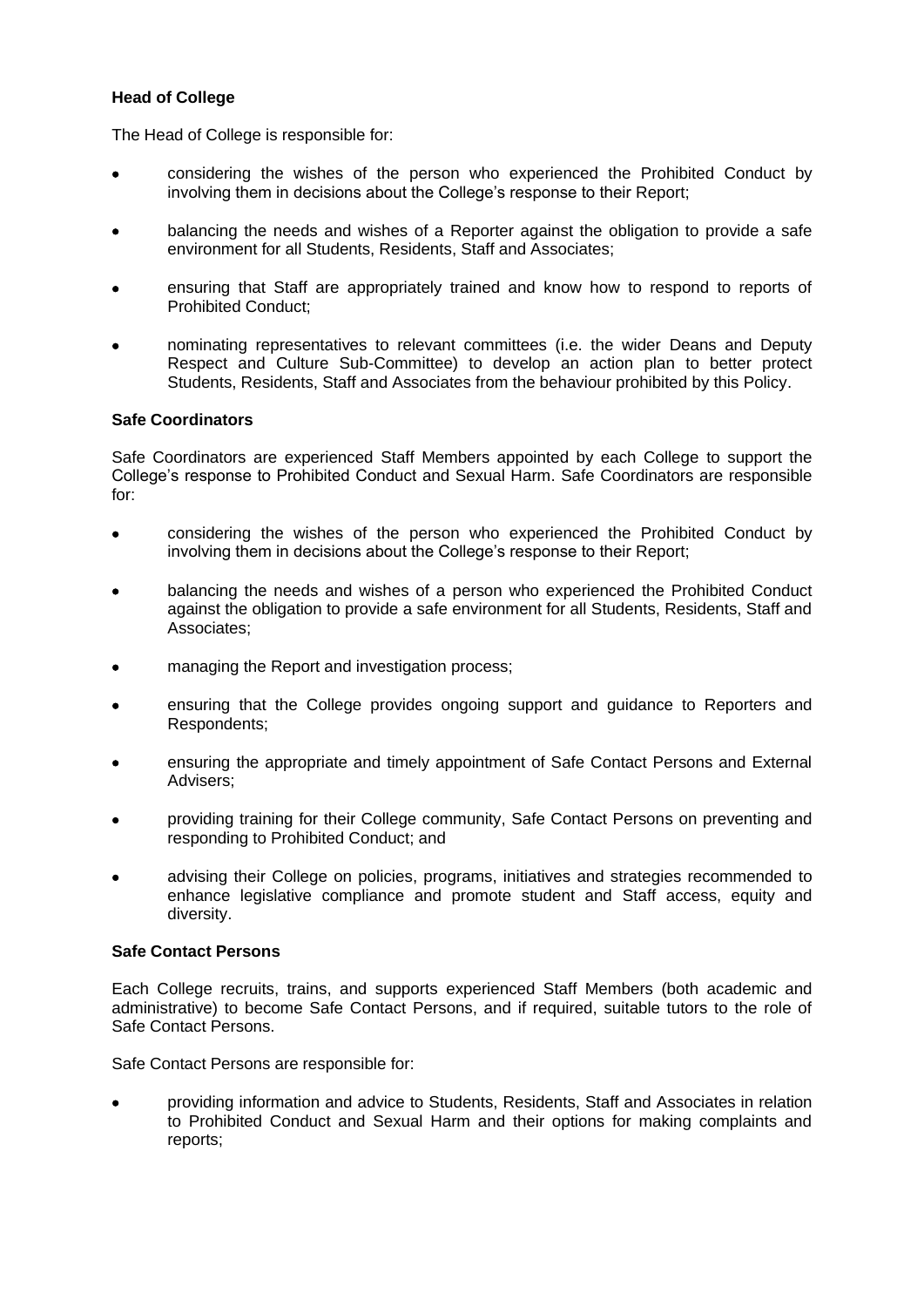- providing support to Reporters of Prohibited Conduct, as well as Respondents to allegations of Prohibited Conduct;
- being involved in the procedure for responding to Reports of Prohibited Conduct as directed by the Safe Coordinator.

## **External Consultant**

The External Consultant, appointed by the College Head, assists the College to implement the Policy by:

- preparing educational materials, organising and conducting training programs;
- assisting the Safe Coordinators, Safe Contact Persons, External Advisers and Conciliators and College Head to effectively respond to Reports of Prohibited Conduct and Sexual Harm; and
- making recommendations on policies, programs initiatives and strategies to enhance legislative compliance and promote student and Staff access, equity and diversity.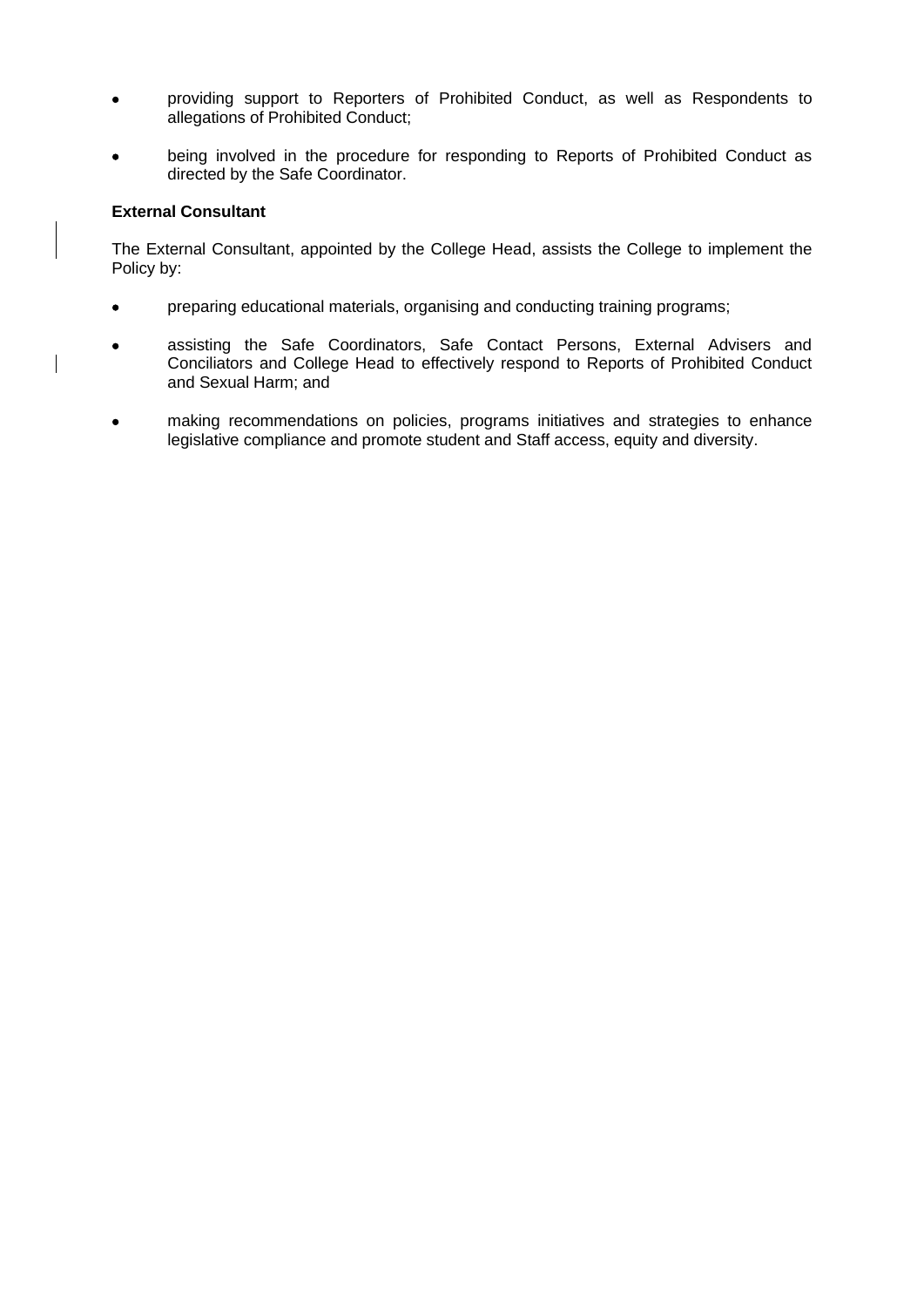## <span id="page-16-0"></span>**APPENDIX C: CONTACTS**

## **SAFE**

**S**exual Harm Prevention

**A**dvice and Advocacy

**F**air Treatment

**E**quality and Equity

## **SAFE COORDINATOR**

• Kristen Doran-Stawiarski, [kdoran-stawiarski@ormond.unimelb.edu.au](mailto:kdoran-stawiarski@ormond.unimelb.edu.au)

## **INTERNAL SAFE CONTACT PERSONS**

- Francesca Aleandri, [faleandri@ormond.unimelb.edu.au](mailto:faleandri@ormond.unimelb.edu.au)
- Meghan Hatherell, [mhatherell@ormond.unimelb.edu.au](mailto:mhatherell@ormond.unimelb.edu.au)
- Emma Hoskins, [ehoskins@ormond.unimelb.edu.au](mailto:ehoskins@ormond.unimelb.edu.au)
- James Kelly, *jkelly@ormond.unimelb.edu.au*
- Krista Maglen, [kmaglen@ormond.unimelb.edu.au](mailto:kmaglen@ormond.unimelb.edu.au)
- Hamish Taylor, [htaylor@ormond.unimelb.edu.au](mailto:htaylor@ormond.unimelb.edu.au)
- Casey White, [cwhite@ormond.unimelb.edu.au](mailto:cwhite@ormond.unimelb.edu.au)

## **HEAD OF COLLEGE**

• Lara McKay, [master@ormond.unimelb.edu.au](mailto:master@ormond.unimelb.edu.au)

## **EXTERNAL CONSULTANT TO THE COLLEGES**

Skye Rose, Practice Leader, Moores: [srose@moores.com.au,](mailto:srose@moores.com.au) (03) 9843 0418 or 0410 599 989.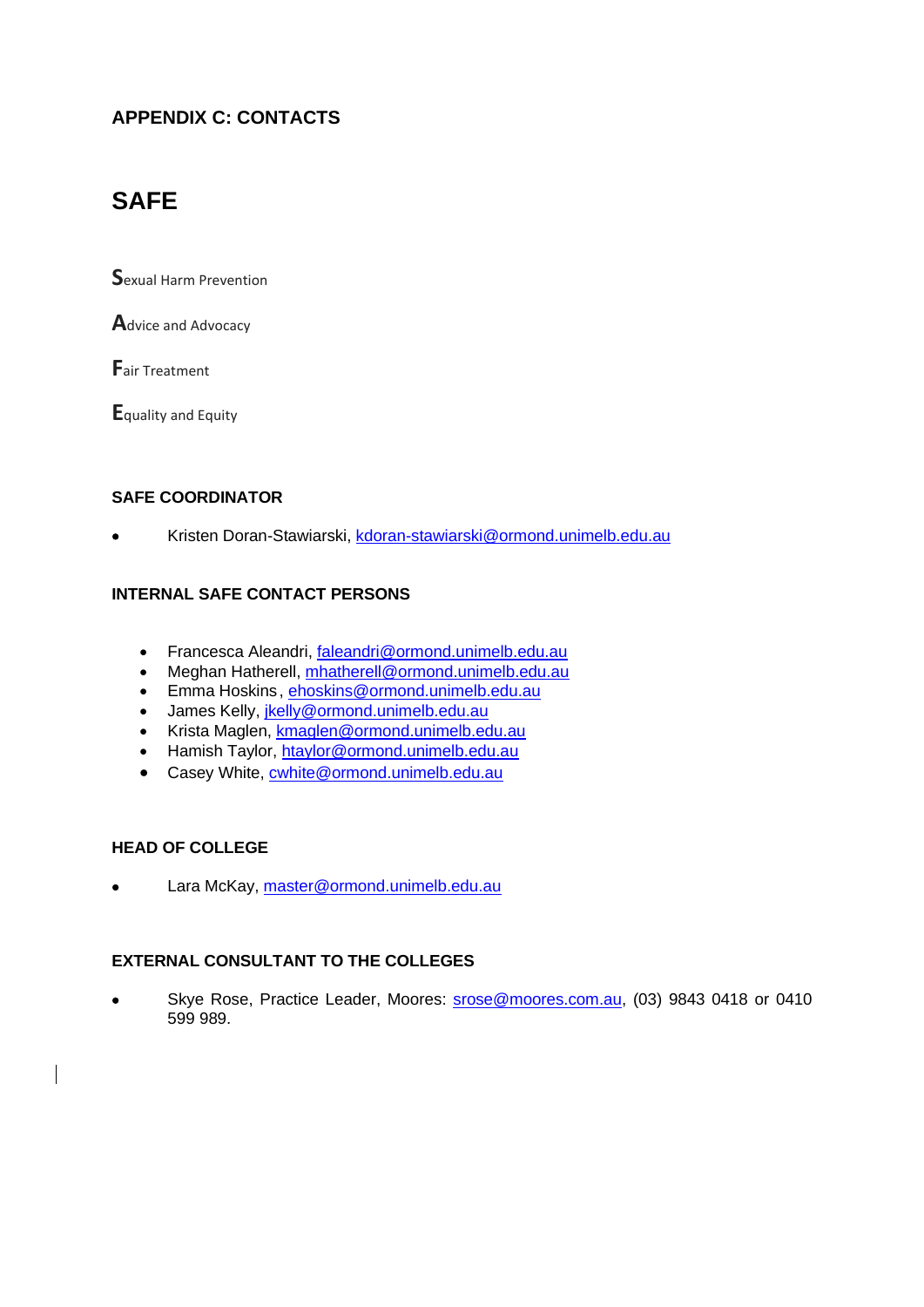

# ORMOND COLLEGE

THE UNIVERSITY OF MELBOURNE

Discrimination, Bullying and Victimisation Procedure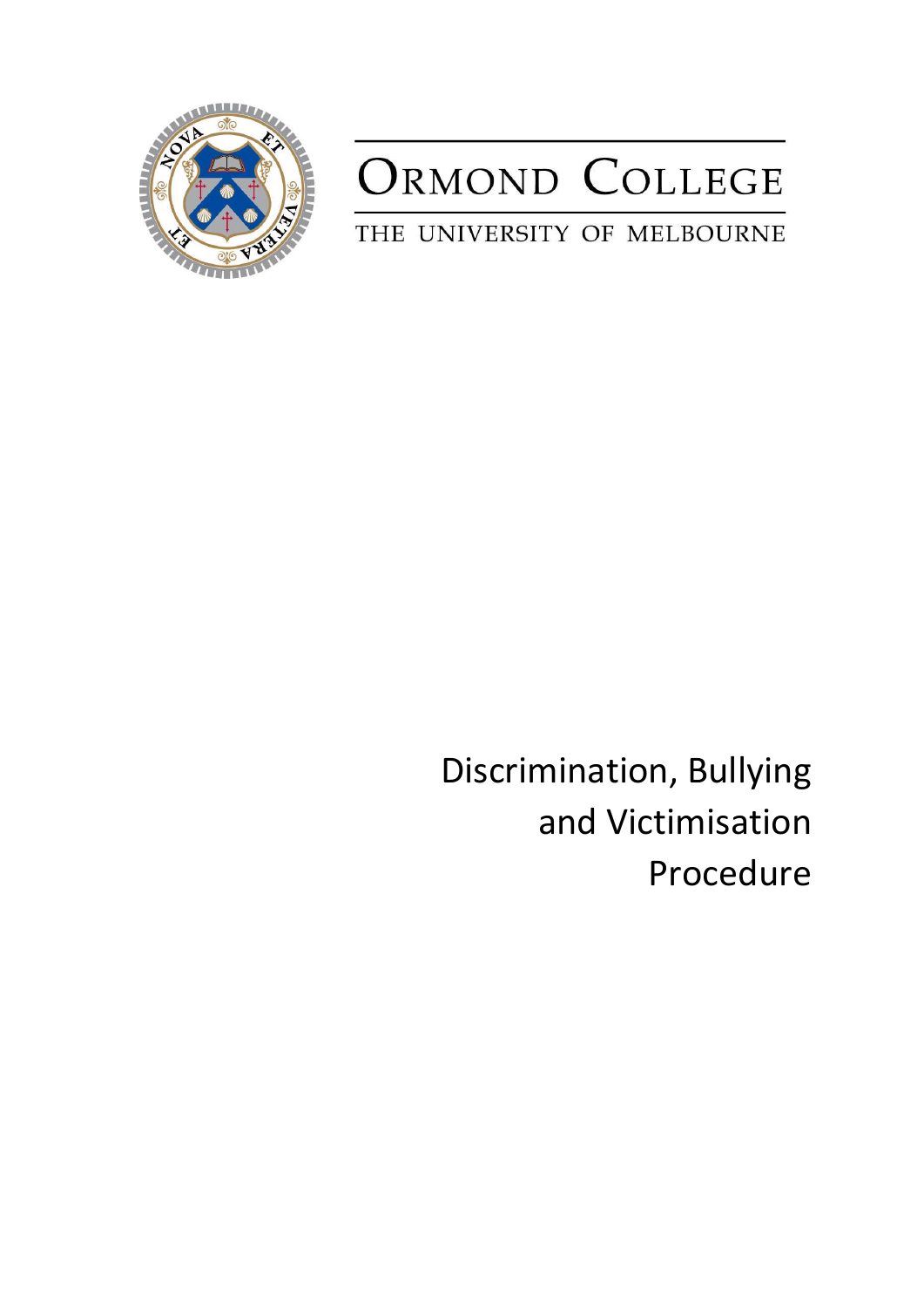## **TABLE OF CONTENTS**

| 1. |      |                                                          |  |
|----|------|----------------------------------------------------------|--|
| 2. |      |                                                          |  |
| 3. |      |                                                          |  |
| 4. |      |                                                          |  |
| 5. |      |                                                          |  |
|    | 5.1  |                                                          |  |
|    | 5.2  | Reports about the Safe Coordinator or Head of College 22 |  |
|    | 5.3  |                                                          |  |
|    | 5.4  |                                                          |  |
|    | 5.5  | Considerations when responding to Prohibited Conduct 23  |  |
|    | 5.6  |                                                          |  |
|    | 5.7  |                                                          |  |
|    | 5.8  |                                                          |  |
|    | 5.9  |                                                          |  |
|    | 5.10 |                                                          |  |
|    | 5.11 |                                                          |  |
|    | 5.12 |                                                          |  |
|    |      |                                                          |  |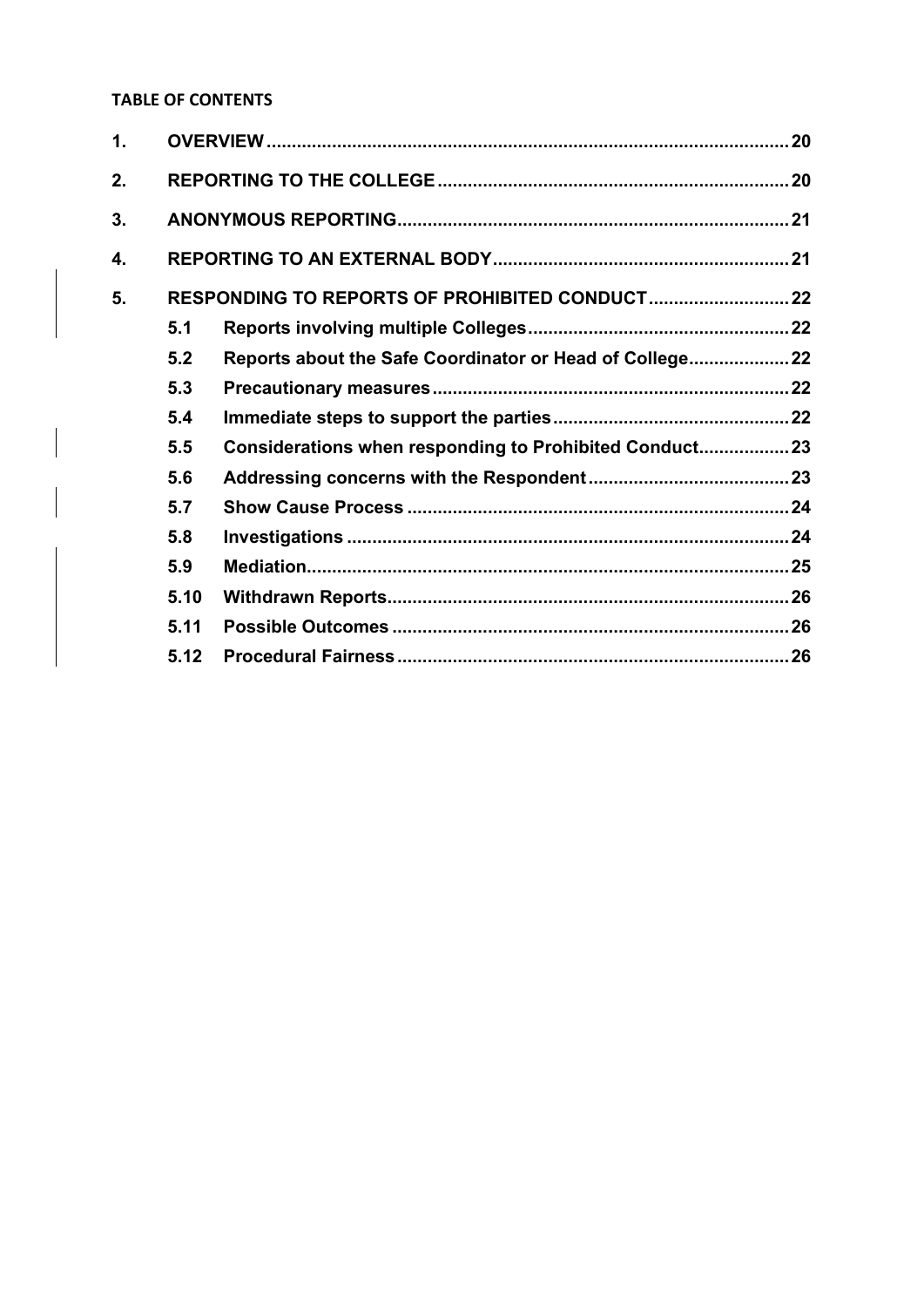## <span id="page-19-0"></span>**1. OVERVIEW**

This Procedure sets out the way that Students, Residents, Staff and Associates can make a Report about Discrimination, Bullying, Victimisation and Vilification to the College, and how the College will respond.

The Procedure must be read in line with the Discrimination, Bullying and Victimisation Policy (**Policy**).

For simplicity, this Procedure will refer to:

- people who make a disclosure or report of Discrimination, Bullying, Victimisation and Vilification as **'Reporters'** (who may or may not be the person who experienced the conduct);
- complaints, reports and disclosures of Discrimination, Bullying, Victimisation and Vilification as **'Reports'**;
- people who are alleged to have engaged in Discrimination, Bullying, Victimisation and Vilification as **'Respondents'**.
- Discrimination, Bullying, Victimisation and Vilification as **'Prohibited Conduct'**.

Definitions for these and other key terms are set out in **Appendix A** of the Policy**.**  All defined terms in the Policy and Procedure use title case.

Reports of Prohibited can be made to the College or an external body. Reporters may make a report or complaint through whichever channel they choose.

The College aims to respond to Reports and resolve concerns as quickly as possible.

The College recognises that the conduct of a Student, Resident, Staff Member or Associate may be regarded on a scale from minor to extremely serious. For that reason, the processes to be applied in determining whether a breach has occurred, and the consequences of a breach, are matters for the discretion of the College.

The Safe Coordinator will take steps to ensure that ongoing support is provided to the person who experienced the Prohibited Conduct (and any other affected parties), and that they are regularly consulted and informed about the College's response.

Reports of Prohibited Conduct can be made to the College or an external body. Reporters may make a report or complaint through whichever channel they choose.

## <span id="page-19-1"></span>**2. REPORTING TO THE COLLEGE**

Students, Residents, Staff and Associates are encouraged to notify the College of Prohibited Conduct as soon as possible so that the College can:

- provide support and pastoral care; and
- take steps to prevent risks to the health, safety or wellbeing of any person at the College.

Reports of Prohibited Conduct may be made verbally or in writing to a Safe Coordinator, who has received training to respond to Prohibited Conduct. If the Reporter does not feel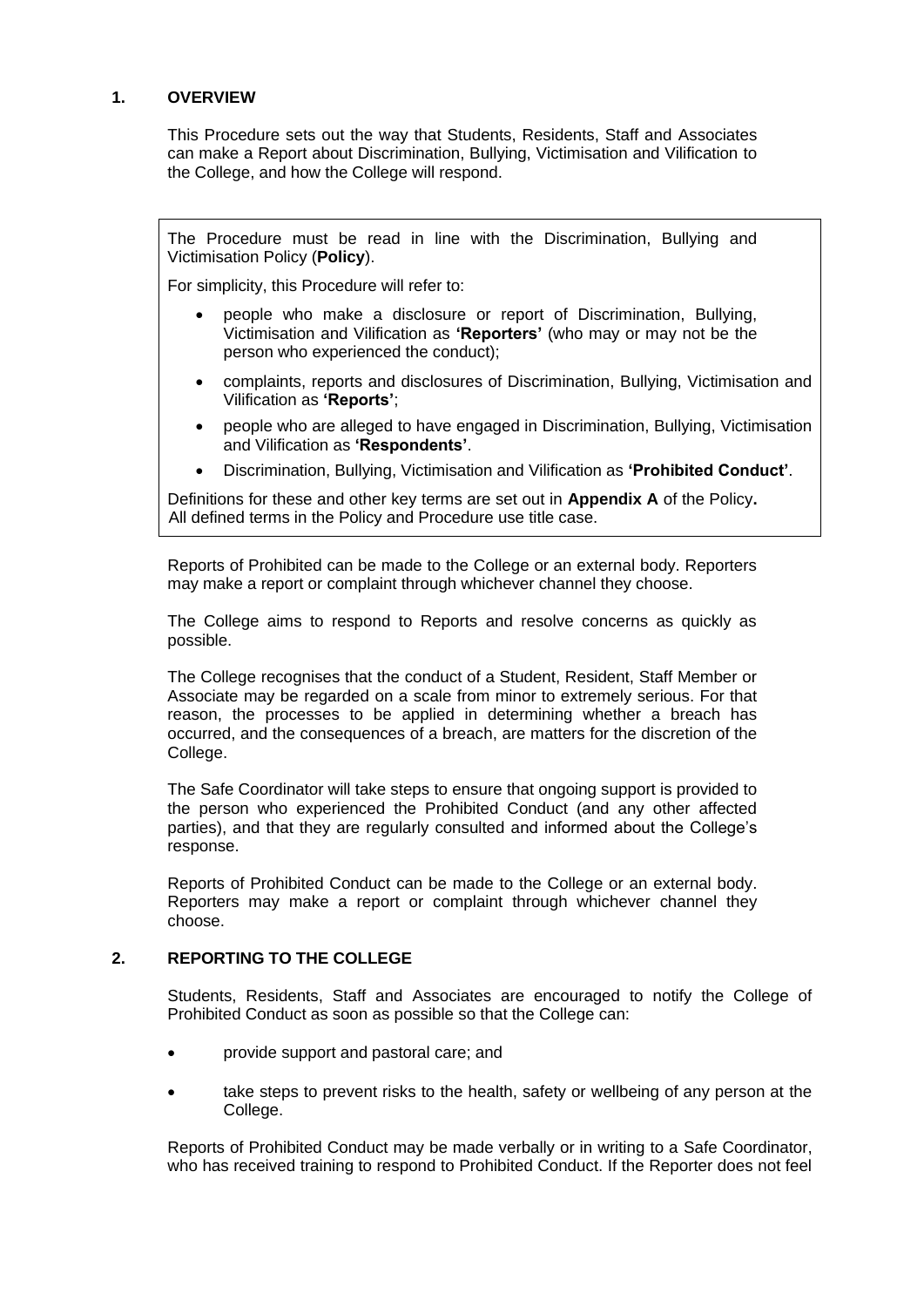comfortable speaking with the Safe Coordinator for any reason, they may raise their concern with the Head of College [or in the case of Staff, with Human Resources].

There is no time limit for a person to report Prohibited Conduct to the College under this Policy. However, a College's ability to effectively respond to and prevent Prohibited Conduct may diminish over time.

#### <span id="page-20-0"></span>**3. ANONYMOUS REPORTING**

The College has implemented an anonymous reporting framework to enable Students, Residents, Staff and Associates to make an anonymous report of Prohibited Conduct covered by this Policy.

The College collates and analyses data on anonymous reports to monitor the prevalence of Prohibited Conduct in connection with the Colleges.

Because reports are anonymous, the College will rarely be able to take action in relation to an anonymous report. If you would like action to be taken in relation to an incident of Prohibited Conduct, you are encouraged to report the incident to the College, the University, or an External Body.

#### <span id="page-20-1"></span>**4. REPORTING TO AN EXTERNAL BODY**

Students, Residents, Staff and Associates may seek independent guidance from and/or lodge a complaint about Prohibited Conduct with an external body at any time. Safe Coordinators can provide you with information on the most appropriate body to lodge your complaint with.

Students, Residents, Staff and Associates can make complaints of discrimination in areas such as employment, accommodation, goods and services or sport, as well as complaints of vilification, to the:

- Victorian Equal Opportunity and Human Rights Commission: [https://www.humanrights.vic.gov.au](https://www.humanrights.vic.gov.au/) Phone: 1300 292 153.
- Australian Human Rights Commission:<https://humanrights.gov.au/> . Phone: (02) 9284 9600.

Staff and contractors can also make complaints to:

- Fair Work Commission: [https://www.fwc.gov.au/.](https://www.fwc.gov.au/) Phone: 1300 799 675.
- WorkSafe Victoria: [www.worksafe.vic.gov.au.](http://www.worksafe.vic.gov.au/) Phone: (03) 9641 1444 or 1800 136 089.

Reports of Criminal Behaviour may be made by any person to:

• Victoria Police: Melbourne North Police Station (open 24 hours), 36 Wreckyn Street, North Melbourne. Phone: (03) 8379 0800.

Students and Staff Members of the University may also lodge a complaint under the University's policies and procedures if their concern relates to another student or Staff Member of the University.

If a Student, Resident, Staff Member or Associate pursues a complaint with an external body, it may be appropriate for the College to temporarily suspend its complaints process. However, the College may still take steps to address and prevent Prohibited **Conduct**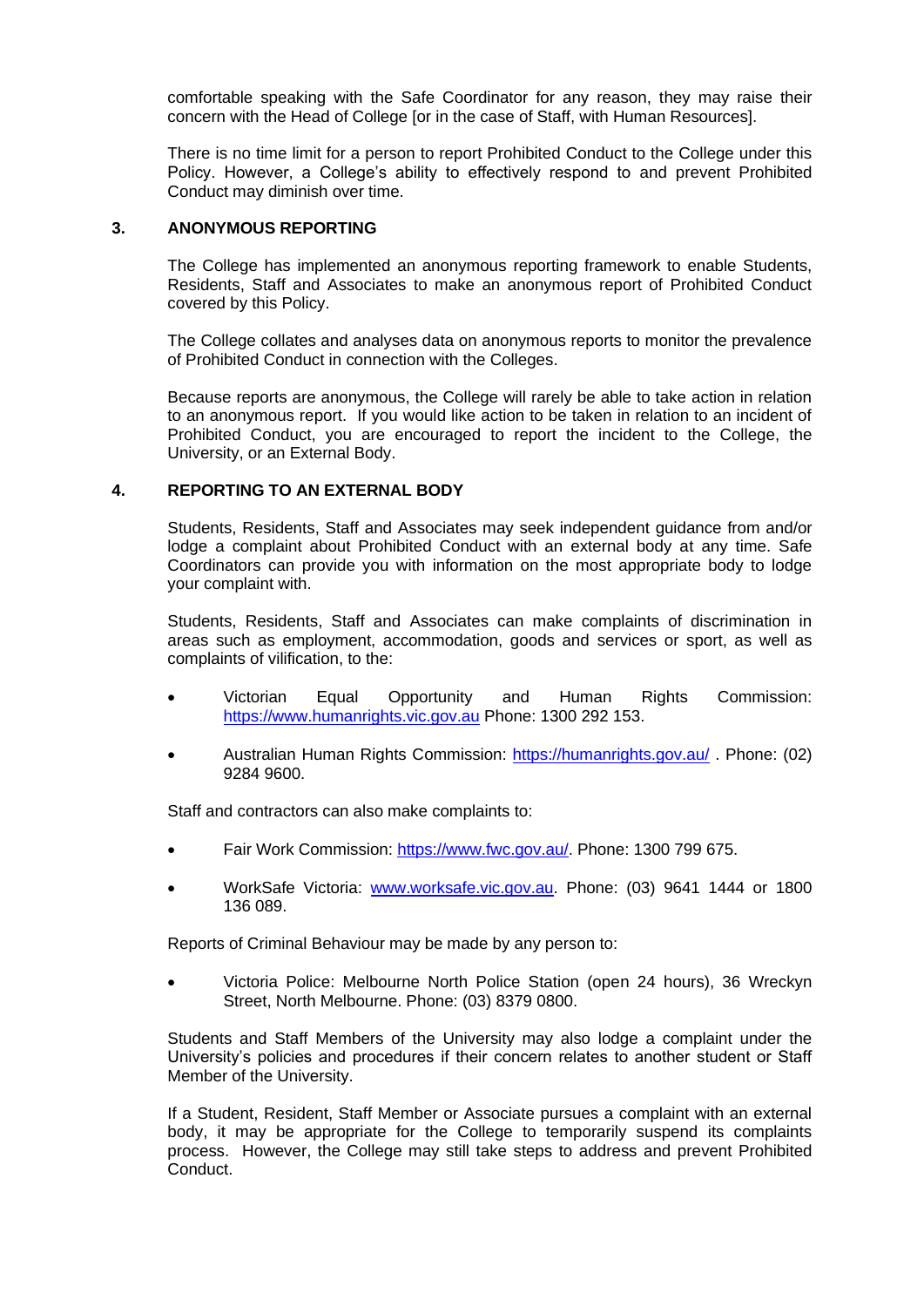## <span id="page-21-1"></span><span id="page-21-0"></span>**5. RESPONDING TO REPORTS OF PROHIBITED CONDUCT**

## **5.1 Reports involving multiple Colleges**

Where a report involves a Student, Resident, Staff or Associate from more than one College, the Safe Coordinator and/or Head of each College will confer to determine the best process to respond to the Report. Generally, the College with the greatest degree of connection to the allegations will take responsibility for managing the Report.

The Colleges may seek advice about the handling of the complaint from the External Consultant.

## <span id="page-21-2"></span>**5.2 Reports about the Safe Coordinator or Head of College**

Where a Report concerns the Safe Coordinator, the Head of College will act as the Safe Coordinator for the purpose of the Policy and Procedure and assume the role and responsibilities of the Safe Coordinator.

Where the Report concerns the Head of College, the Chair of the College Council (or other nominated Council Member) will act as Safe Coordinator for the purpose of the Policy and Procedure and assume the role and responsibilities of the Safe Coordinator.

The Safe Coordinator will not deal with complaints about their own behaviour or the Head of College.

## <span id="page-21-3"></span>**5.3 Precautionary measures**

The College may put in place temporary or permanent precautionary measures in response to an anticipated incident or Report of Prohibited Conduct to protect the health, wellbeing and safety of all Residents, Students, Staff and Associates.

The Safe Coordinator will consult with the Head of College or their delegate about precautionary measures. Precautionary measures may include (but are not limited to):

- restricting the Respondent's access to the Colleges' premises or property;
- suspending a person from the College or from specified activities or events;
- relocating the Respondent (or the Reporter on their request) to minimise interactions between the parties.

Precautionary measures are not a penalty or sanction, and do not indicate that the College has concluded that a breach of the Conditions of Residency or College Values has occurred.

## <span id="page-21-4"></span>**5.4 Immediate steps to support the parties**

The College may take immediate steps to support and protect the Reporter and other relevant parties in relation to Prohibited Conduct. This may include:

- providing referrals to medical or support services;
- reporting the matter to the police where there is a serious or ongoing risk to the health, safety or wellbeing of any person;
- providing Staff Members with access to the Employee Assistance Program;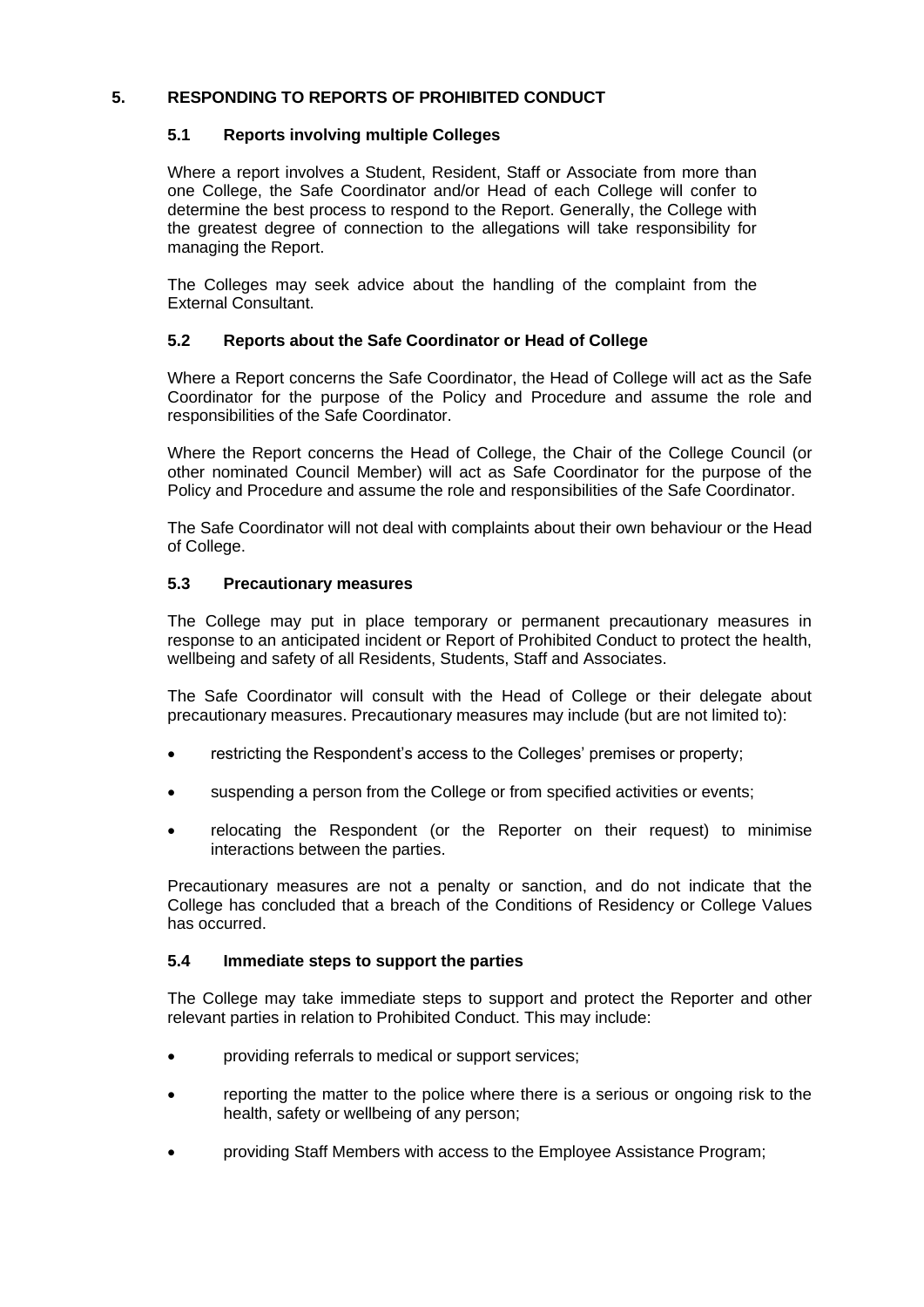• assisting the Reporter to apply for Special Consideration with the University of Melbourne.

## <span id="page-22-0"></span>**5.5 Considerations when responding to Prohibited Conduct**

In considering how to respond to a Report made to the College, the College will consider:

- the needs and wishes of the person who has experienced the Prohibited Conduct;
- the seriousness of the alleged conduct, and the College's obligations, including in relation to occupational health and safety, its duty of care, and to Staff under the *Fair Work Act 2009* (Cth);
- whether there is a risk to the health or safety of the person who experienced the Prohibited Conduct, or any other person;
- whether the Report relates to a person under the age of 18;
- what investigative or other actions, if any, are available to the College;
- whether two or more people name the same Respondent in separate Reports or the College is concerned the Report may suggest a pattern of behaviour by the Respondent;
- any relevant processes or sanctions that are available to the College under the terms of any contract between the Respondent and the College; and
- procedural fairness to the Respondent.

<span id="page-22-1"></span>None of these factors are determinative.

## **5.6 Addressing concerns with the Respondent**

Having regard to the factors in section **Error! Reference source not found.** above, it may be appropriate for the College to advise the Respondent of the concerns raised about their conduct.

This process may be appropriate where:

- the Reports of Prohibited Conduct are of a general nature;
- the Reporter / person who experienced the Prohibited Conduct does not wish to participate in any processes proposed by the College to address the behaviour in a timely manner;
- the College is satisfied that the conduct should be addressed to prevent further harm.

Where the College considers that it is appropriate to discuss the concerns of Prohibited Conduct directly with the Respondent, it will:

take reasonable steps to notify the Reporter of their proposal to do so, and the likely timing of that communication; and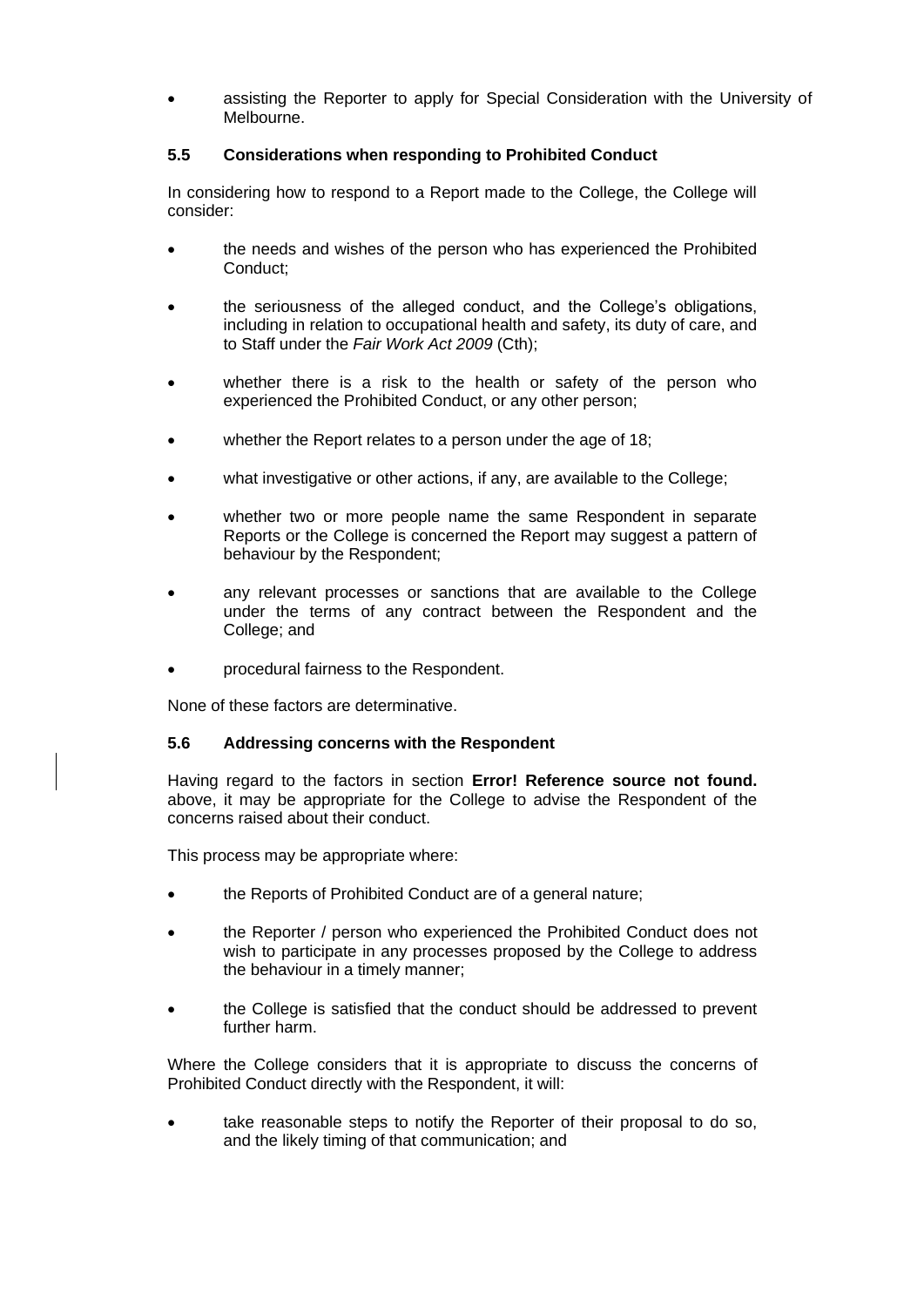- de-identify concerns that will be communicated to the Respondent (where consent has not been provided to reveal the identity of the Reporter / person who experienced the Prohibited);
- remind the Respondent of their obligations not to engage in Prohibited and / or breach the Policy, and the consequences of doing so in future;
- encourage the Respondent to reflect on their behaviour;
- consider whether another restorative process may be appropriate (which may include an apology from the Respondent to the Reporter), provided that the College has consulted with the Reporter and is satisfied that it will not cause further harm to the Reporter.

## <span id="page-23-0"></span>**5.7 Show Cause Process**

Without limiting the options available to respond to concerns of Prohibited Conduct, the College may put allegations of Prohibited Conduct to a Respondent as part of a "show cause" or disciplinary process.

As part of that process, the College should provide the Respondent with details of the allegations, and invite the Respondent to respond to the concerns and explain why the College should not take disciplinary action against them. Where the Reporter has not consented to their identity being revealed, the College should de-identify the allegations to the greatest extent possible.

The College will then consider whether it should take any action against the Respondent (see sections **Error! Reference source not found.** and [7](#page-6-0) of the Policy, and section **Error! Reference source not found.** of the Procedure).

## <span id="page-23-1"></span>**5.8 Investigations**

The College has the discretion to conduct an investigation to a Report of Prohibited Conduct. An investigation involves collecting information about the allegations and assessing whether the alleged conduct occurred on the balance of probabilities.

A person can request that the College investigate Prohibited Conduct verbally or in writing to the Safe Coordinator or Head of College. The request should include details of the incident(s) and any supporting information where possible.

The person who has experienced the Prohibited Conduct will generally influence the process that will be followed. In some circumstances, the seriousness of the allegations may mean that it is necessary for the College to investigate the allegations (e.g. to prevent serious or imminent risks to health, safety or wellbeing), irrespective of the wishes of the person who experienced the harm. For this reason, the College may initiate or progress an investigation without the involvement of the person who experienced Prohibited Conduct. This may involve de-identifying details of the Reporter where it is possible to do so.

If the Safe Coordinator or Head of College considers that an investigation is appropriate, they may conduct an investigation internally or appoint an independent investigator, at their discretion. External investigations will require approval of the Head of College or their delegate.

The investigation will be conducted in a manner that the Safe Coordinator and/or Head of College (or their delegate) considers appropriate. Further to section [5.3,](#page-21-3)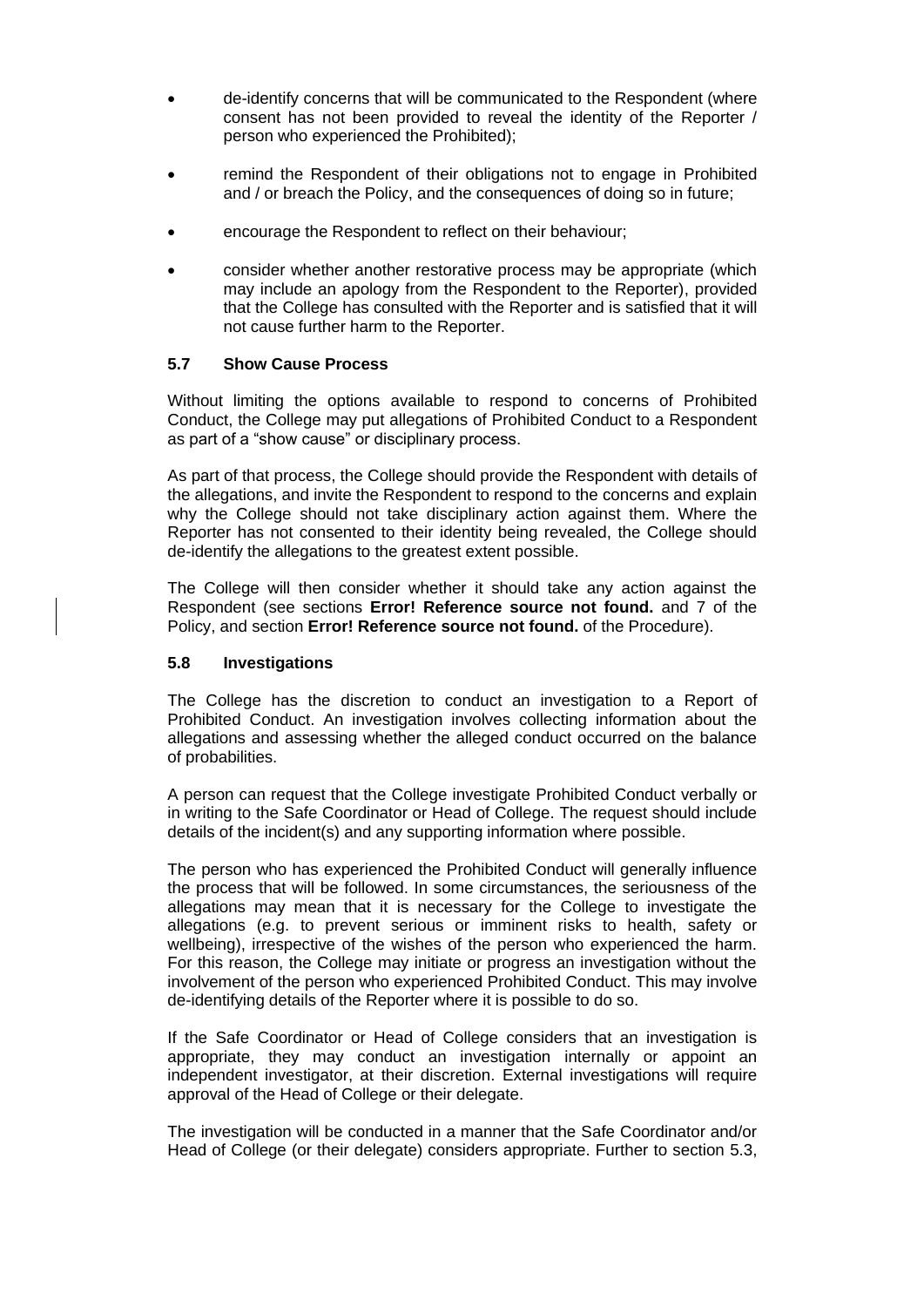if a College considers it appropriate for the safe and efficient conduct of an investigation, it may:

- direct a person not to carry out their duties or attend certain areas (including College events); and/or
- provide alternative duties, tasks or accommodation to a Respondent (or to the person who experienced the Sexual Harm on the their request).

On completion of an investigation, the College will notify the Reporter and Respondent of the outcome in writing (which will generally involve confirming whether the allegations were proven). The College will not provide any party with access to or a copy of any investigation report or witness statements.

The College will then consider whether it should take any action against the Respondent (see sections [6](#page-5-0) and [7](#page-6-0) of the Policy, and section **Error! Reference source not found.** of the Procedure).

#### <span id="page-24-0"></span>**5.9 Mediation**

To facilitate effective mediation, the person who experienced the Prohibited Conduct must be willing to be identified to the Respondent and both parties must agree to attend mediation voluntarily.

Mediation is conducted without prejudice to any other actions relating to or that might arise from the allegation or Report.

If the Safe Coordinator [or Head of College] considers that mediation is appropriate, it will invite the person who experienced the conduct and the Respondent to participate in mediation. Where appropriate, witnesses or bystanders may also be invited to the mediation.

The Safe Coordinator or Head of College may appoint an independent external mediator where appropriate. The Respondent will be provided with details of the concerns or allegations, but will not be provided with any Report. All parties will and be provided with the opportunity to seek support from a Safe Contact Person.

The mediator will invite the person who experienced the Prohibited Conduct and the Respondent to meet with the mediator either together or separately or both. The role of the mediator is to assist the parties to reach a mutually agreed resolution. It is not the role of the mediator to make a formal finding. The mediator will advise the Safe Coordinator of the outcome of the mediation.

The parties may both have a support person attend the mediation, but may not have a legal representative or advocate.

If the concerns are not resolved through mediation, the Safe Coordinator

- will ensure that the parties are offered support;
- will explore alternatives to respond to the Report;
- may refer the parties to their respective Safe Contact Persons to discuss further options.